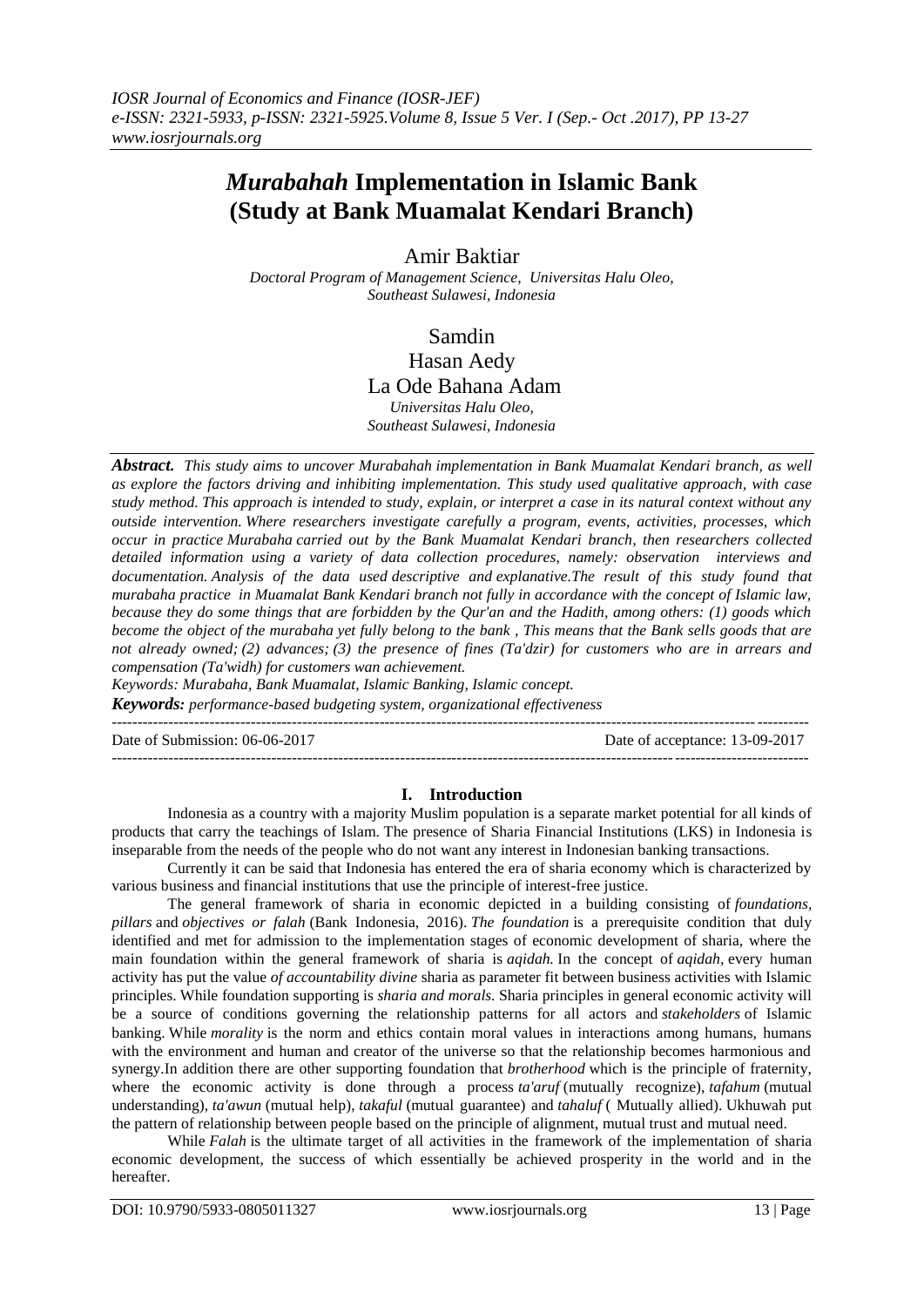The rapid development of sharia banks was marked by the establishment of Bank Muamalat Indonesia in 1991 and the enactment of Law Number 10 Year 1998 as a substitute of Law Number 7 of 1992 concerning Banking, which encouraged the presence of sharia banking extensively. This is logical considering this legislation embraces dual banking system *(dual banking system),* so that in a conventional bank can simultaneously provide Islamic services to establish Sharia (UUS).

Since the enactment of Act Number 10 of 1998 on Banking, the Banking industry in Indonesia is divided into banks operating on the basis of interest (called conventional banks) and banks operating under Sharia Principles (called sharia banks). Bank Syariah which operates based on Islamic sharia implemented using instruments purchase *(murabaha, salam, istishna),* leasing *(Ijarah and Ijarah muntahiya bittamlik),* for the results *(mudaraba and loss)* and borrowing *(qard and qardh al hasan* ).

The development of Islamic banks in Indonesia since 2000 is very significant, it can be seen from the asset of syariah bank nationally at the end of 2000 which is only Rp 1.79 Trillion and has reached Rp 7.86 Trillion at the end of 2003. Data as of December 2004 Shows that the assets of sharia banks amounted to Rp 15.205 trillion or increased by 93.45% compared to the end of 2003 (Bank Syariah Mandiri, 2004).

In late 2013 Indonesian Islamic banking has become *the biggest Islamic retail banking* in the world with 17.3 million customers, a bank office 2990, 1267 Islamic services and 43 thousand employees. Islamic bank in Indonesia is also known throughout the world as *un-doubtful* and *applicable,* so widely used as an example *(benchmark)* and learning place for sharia banks of other countries. *Un-doubtful* because of fatwas related to Islamic bank operations issued by the National Fatwa Committee credible and independent, the National Sharia Council - Council of Ulama Indonesia or DSN-MUI, so that no doubt all his syariahan. *Applicable* for fatwas DSN-MUI then translated into the Bank Indonesia Regulation or PBI to be easily applied by Islamic banks. Thus sharia banking has become the new mecca of sharia banking world (Bank Indonesia, 2016).

Financing products in sharia banking are the products most demanded by customers, so the financing practices are increasing from year to year in nominal terms. However, in practice only a few contract that is widely used by Islamic banks in channeling financing, among others, *mudaraba, musharaka, murabaha* and *Ijarah qard.* Akad persistent dominate the financing and the most preferred *(preferable)* by sharia banking in Indonesia is *murabaha* which has a market share ranged from a high of 62.4% (in 2005) to the lowest 54.9% (in 2011), but remained dominant and the in 2013 reached 60.0%, while *musharaka* and *mudaraba* in 2013, respectively 21.7% and 7.4%. (Bank Indonesia, 2016). While the development of financing composition based on OJK Sharia Banking Statistics is as follows:

| <b>Type of Akad</b> | Dec 2014     | Dec 2015        | <b>June 2016</b> |
|---------------------|--------------|-----------------|------------------|
| Mudharabah          | 122,467.00   | 168,516.00      | 182,677.00       |
| Musharaka           | 567,658.00   | 652,316.00      | 764,862.00       |
| <b>Murabaha</b>     | 3,965,543.00 | 4,491,697.00    | 4,927,903.00     |
| Oardh               | 97,709.00    | 123,588.00      | 139,772.00       |
| Regards             | 4pm          | 3 <sub>pm</sub> | 2pm              |
| <b>Istishna</b>     | 12,881.00    | 11,135.00       | 9,388.00         |
| Ijarah              | 5,179.00     | 6,175.00        | 7,508.00         |
| Multijasa           | 233,456.00   | 311,729.00      | 431,711.00       |
| <b>Total</b>        | 5,004,909.00 | 5,765,171.00    | 6,463,835.00     |

**Table 1.** Composition of Financing of Syariah Banking *In Million Rupiah*

*Source: SPS OJK (2016)*

Bank Muamalat as a pioneer bank that applies the concept of sharia in Indonesia, is expected to give different nuance for people who want a better life with muamalah atmosphere is more Islamic. This can be seen with the great support for the Muamalat Bank since it was first established in 1991 and started operations in 1992, where on October 27, 1994, just two years after its operation, Bank Muamalat successfully holds the title as Foreign Exchange Bank. This recognition further strengthens the Company's position as the first and leading Islamic bank in Indonesia with a variety of services and products that continue to develop. Currently Bank Mumalat provides services to more than 4.3 million customers through 457 outlets spread across 33 provinces in Indonesia.BMI network is also supported by an alliance through more than 4000 Post Office Online / SOPP in Indonesia, 1996 ATMs and 95,000 *merchant debit.* BMI is currently also the only sharia bank that has opened an overseas branch, namely in Kuala Lumpur, Malaysia. To improve the accessibility of customers in Malaysia, in cooperation with the network run *Malaysian Electronic Payment System* (MEPS) so that services can be accessed at a BMI of more than 2,000 ATMs in Malaysia. In addition, Bank Muamalat has *shar-e gold* products with chip technology first in Indonesia that can be used in 170 countries and free of charge throughout the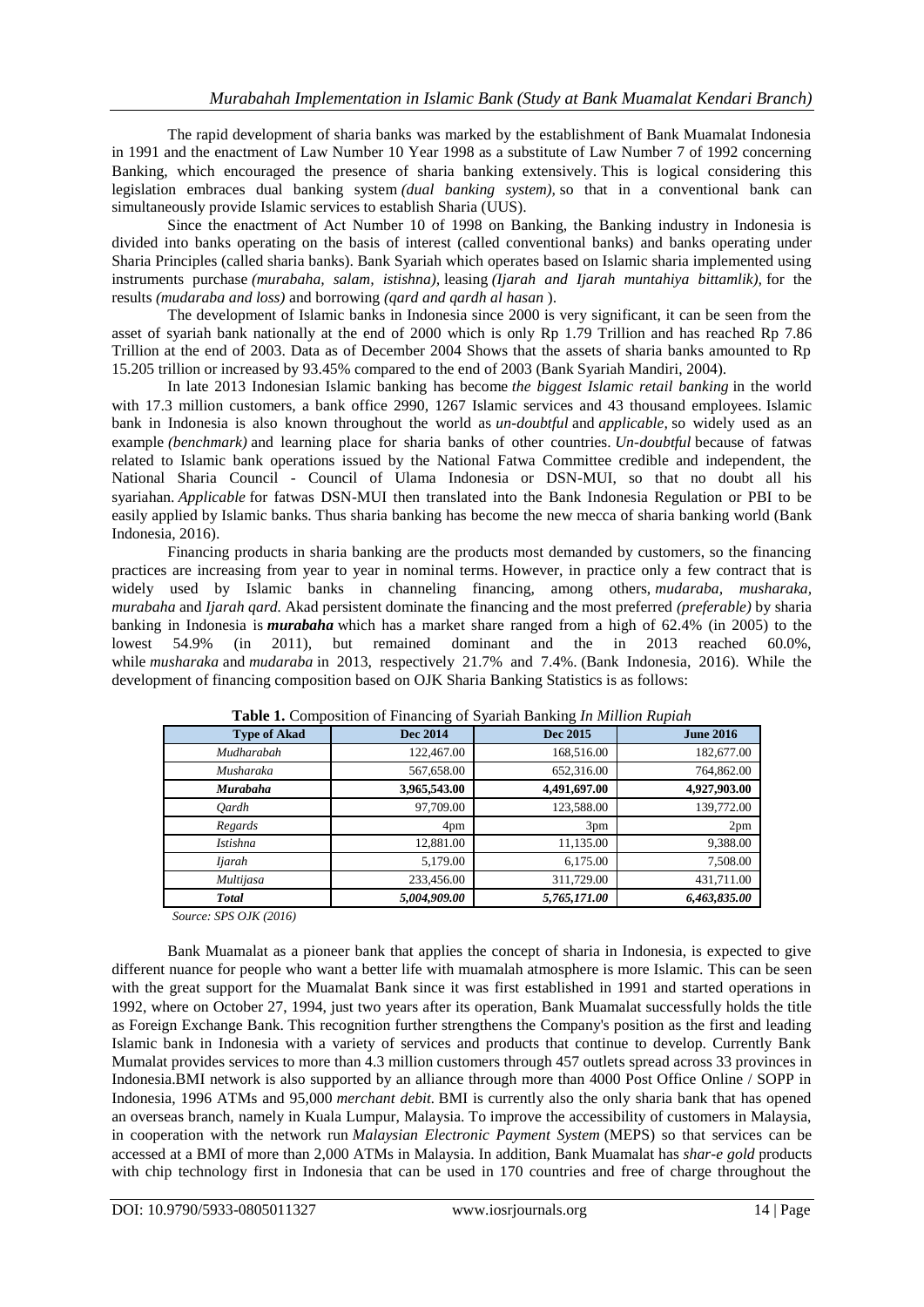merchant logo visa. As Pure First Bank Syariah Muamalat bank committed to delivering banking services that are not only *complied* with sharia, but also competitive and accessible to the public until the archipelago (Bank Muamalat, 2016).

Behind the published successes described above, negative perceptions of Islamic banks in general and muamalat banks are particularly well known in the community, this is revealed by customers' disappointment with the muamalat bank.

The desire of the community to be able to *muamalah* well through a free transaction of riba encourage people to choose Islamic banks in investing funds either through savings, deposits and financing products available. But sometimes the public trust given to the bank must be ended in disappointment because less amanahnya investment manager *(Mudharib).* This matter which then will cause negative perception of society to bank especially sharia bank which put forward Islamic concept in running its operation. Negative perceptions of the community against sharia banks can result in a decrease in public confidence to invest in sharia banks, it can be seen, among others, from the decline in the performance of third party funds collected in Islamic banks in general from 19.0% at the end of the year 2014 to just 2.4% by the end of 2015 (Bank Indonesia, 2015).

The phenomenon of society's disappointment to the muamalat bank is one of the factors of declining public confidence to invest funds in the bank, this is because people's expectations to be able to transact (bermuamalah) in accordance with Islamic teachings are not met, resulting in public perception that banks muamalat same with conventional banks Which only labeled sharia, even the society considers that bank muamalat more cruel than conventional banks.

The number of problems that arise in Bank Muamalat will affect the loss of public confidence in the bank. This will not only reduce the interest of the people to save their funds in Bank Muamalat but will also impact on the shift of people's choice to invest from Bank Muamalat to conventional banks. If the case goes on continuously then Bank Muamalat will lose customers and cause closure of bank offices muamalat.

The phenomenon raises questions about what exactly happened at the bank Muamalat, whether bank Bank Muamalat as the slogan *"First Purely Sharia"* they consistently apply the concepts of sharia? Given the many problems that occur, which is not only caused by un-Islamic behavior but also the problems caused by the implementation of the concept of sharia on its products.

In addition to public disappointment observed, this phenomenon can also be proved by several empirical studies, among others: Study conducted by Shofawati (2014) concerning *Murabahah* In Islamic bank in Indonesia, found that the implementation of *murabaha* financing in Islamic banking is not fully mencerminkanfatwa of Shariah Council national NO: 04 / DSN-MUI / IV / 2000 on *Murabaha,* which in one of its provisions states "Bank purchase necessary items the customer on behalf of the bank itself, and this purchase is valid and free of usury", but in practice "islamic banking, just do a *murabaha* contract if the customer has made a purchase in advance and payment of a portion of the value of the goods ".

In line with this, a study conducted by Ramadhani (2014) concerning the Application of Analysis Kesyariahan *Murabahah* on one Islamic bank found that there is a mismatch between the application of the *murabaha* with sharia principles. That in its application violates several principles of *murabaha* which the received client information is not perfect, because the negotiations which took place between the customer and the bank did not actually happen, because the magnitude of the margin has been set unilaterally by the bank. negotiations that there are only about the size of the financing ceiling, this violates the principle of *an tarradin minkum* namely the principle of equal willingly willingly, where the transaction occurred within Islam must be based on the willingness of both parties. In addition the product Al-Amanah iB in BPRS xxx does not correspond with the *murabaha* KPP *(Hybrid Contract murabaha wal wakalah), Al-Amanah* iB can be said to be invalid because it does not meet the requirements of sale and purchase *murabaha,* and the survey process are less accurate that the parties Banks have experienced losses.

In line with Ramadhani, Study conducted Qomariyah (2014) at the Bank Muamalat Indonesia Branch Malang, found that Bank Muamalat Indonesia Branch Malang set *murabaha* margin equal to the interest rate prevailing in conventional banks. This reinforces the public's assumption that muamalat banks are shariahlabeled banks but their operations are the same as conventional banks.

Martasari (2015) on *sharia compliance,* found that the application of *sharia compliance* (adherence level Islamic principles) in Islamic banks today raises a variety of perceptions, both negative and positive. Their negative perceptions of the application of *sharia-compliance* show that Islamic banks have not been really consistent in applying this concept in its products.

The people's desire to apply the concept of Islam comprehensively not only in the rituals of worship but also in the free friend of Riba, is a logical consequence considering it is Allah's command in the Qur'an Al-Baqarah verse 275:

*The people who eat (take) usury can not stand but like the establishment of people who conceded devils because of (pressure) madness. Their circumstances were such that, is because they say (argued), the actual buying and selling the same as usury, but Allah has permitted trading and forbidden usury. Those who have*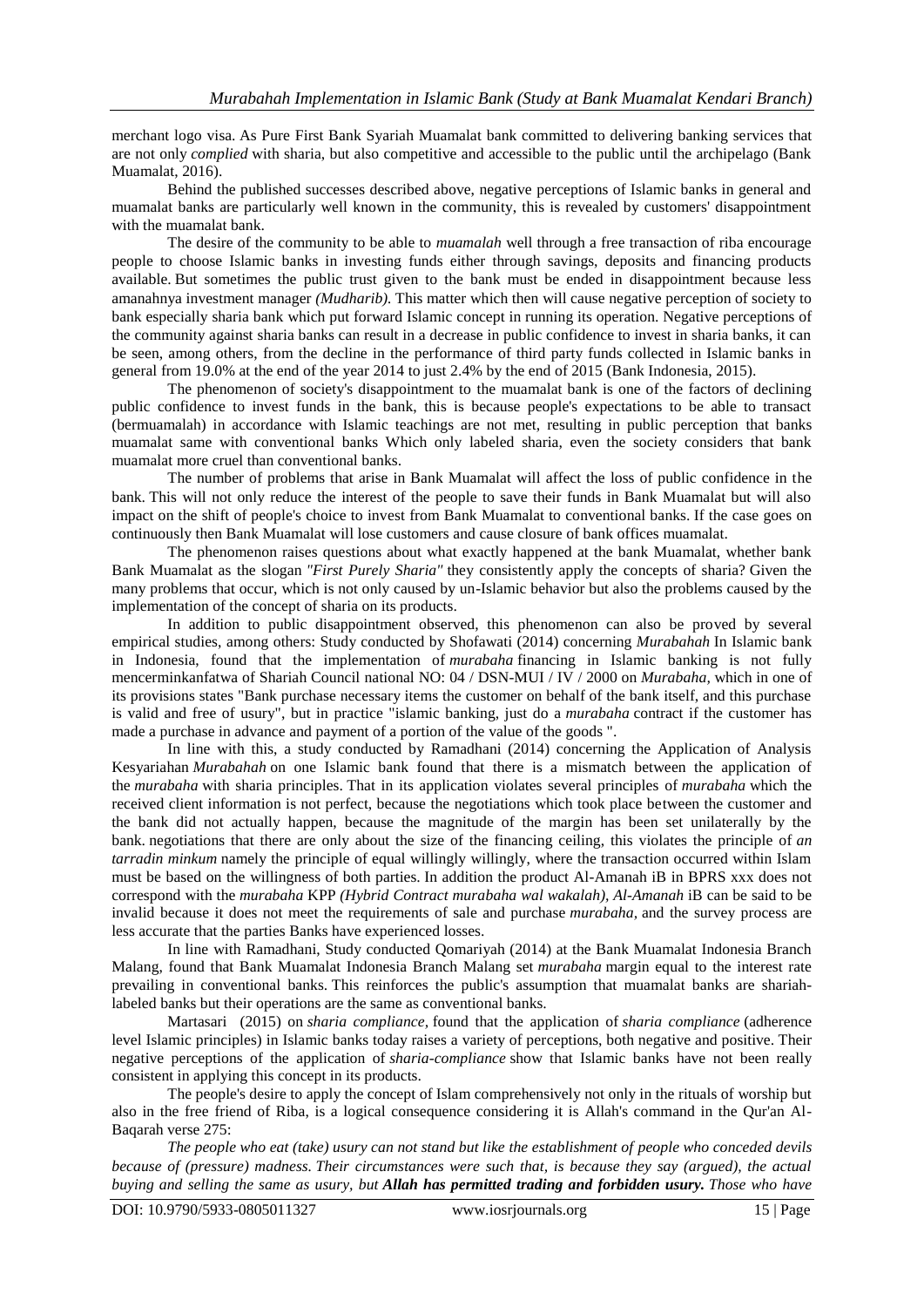*reached to him the prohibition of his Lord, then continue to stop (from taking usury), then for him what he has taken first (before coming to ban); And its affairs (up to) to God. The one who returns (takes usury), then that person is the inhabitants of hell; they will abide therein.*

(Surah Al-Baqarah: 275)

With the demands that the concept of Islam should be applied in all aspects of life both in terms of worship and in muamalah practice, then look at the phenomenon seen and the results of previous research about Bank Muamalat, it seems important to conduct a more in-depth review of the problem, so obtained empirical evidence About the implementation of the concept of sharia at Bank Muamalat Branch Kendari. This study is intended to reveal the meaning of the phenomenon of the implementation of sharia concepts related to *murabaha* in Bank Muamalat branch of Kendari, so appropriate research methods used are a qualitative method. Because it is trying to find the scientific truth by studying in depth, the approach used is a case study approach.

Under these conditions, that are the focus of this research is the product Muamalat using *Murabahah*. Phenomenally observed, many disappointment of society against Bank Muamalat causing doubts about consistency of bank in implementing the concept of sharia. Based on this statement, then the question will be a problem in this research is: "how the implementation of Bank Muamalat branch *Murabahah* in Kendari?

In connection with this problem, the objectives to be achieved through the method used are to uncover implementation in Bank Muamalat branch *Murabahah* Kendari, as well as explore the factors driving and inhibiting implementation.

# **II. Research Method**

#### *Qualitative Approach: Case Study*

Case study is one of the strategies in a qualitative research. According to John W. Creswell (2008), Case study is a research strategy in which researchers carefully investigate a program, event, activity, process, or group of individuals. Cases are limited by time and activity, and researchers collect information in full Using various data collection procedures based on the time specified.

The problem-solving process in this research can be explained as follows: (1) observing the various phenomena, symbols, writings, and actions conducted by informants; (2) seek to understand, stories, complaints regarding transactions in the bank Muamalat, a phrase meaning *Murabaha* implementation phenomena expressed freely by the informant as a subject. (3) the meaning that has been found, then compiled or synthesized with relevant theories and concepts of Islam (Al-Qur'an and Hadith). In these two and three stages, the researcher acts as a subject and actively develops ideas to discover and explain the meaning of the understanding of phenomena.

### *Scope*

The scope of this discussion is limited to the disclosure aspects of the implementation of *the murabaha and* actions arising from the implementation. *Murabaha* is referred to in this research is a particular form of trading when the seller makes the cost of acquisition of goods, including goods and other costs incurred to acquire such goods, and the rate of profit *(margin)* is desired. References used are Fatwa SN-MUI no. 04 / DSN-MUI / IV / 2000 on *Murabaha.*

### *Characteristics of Object Research*

The selection of Bank Muamalat as the object of research, because based on the phenomenon has characteristics relevant to the issues to be studied, namely: (1) is a pure sharia bank and is the first syariah bank; (2) implementing *murabaha* on the product; (3) having branch offices in almost every Regency in Southeast Sulawesi; (4) is one of the best sharia banks in Indonesia.

### *Unit Analysis and Informants*

Unit data analyses of this research are: product *murabaha* in Bank Muamalat. because *murabaha* is a product of the principle of trading that apply this concept as mandated by law, so as to analyze the implementation of the bank's *murabaha* contract is expected to provide an overview muamalat whether Islamic banks are inconsistent or in implementing *murabaha* trading in accordance with this concept.

For informants in this study, there are two kinds of informants that are key informants and supporting informants. The key informants are customers of Islamic banks to directly engage in the process of implementation of the agreement on the products of Islamic banks, for the informant supporters Employees of Bank Muamalat Kendari namely, Assistant financing which clearly aware of how the management mechanisms of financing using the *murabahah* and circumstances of the customer at Banking, employees of Bank Indonesia Kendari Branch Office or from the Financial Services Authority (OJK) acting as the coordinator or supervisor of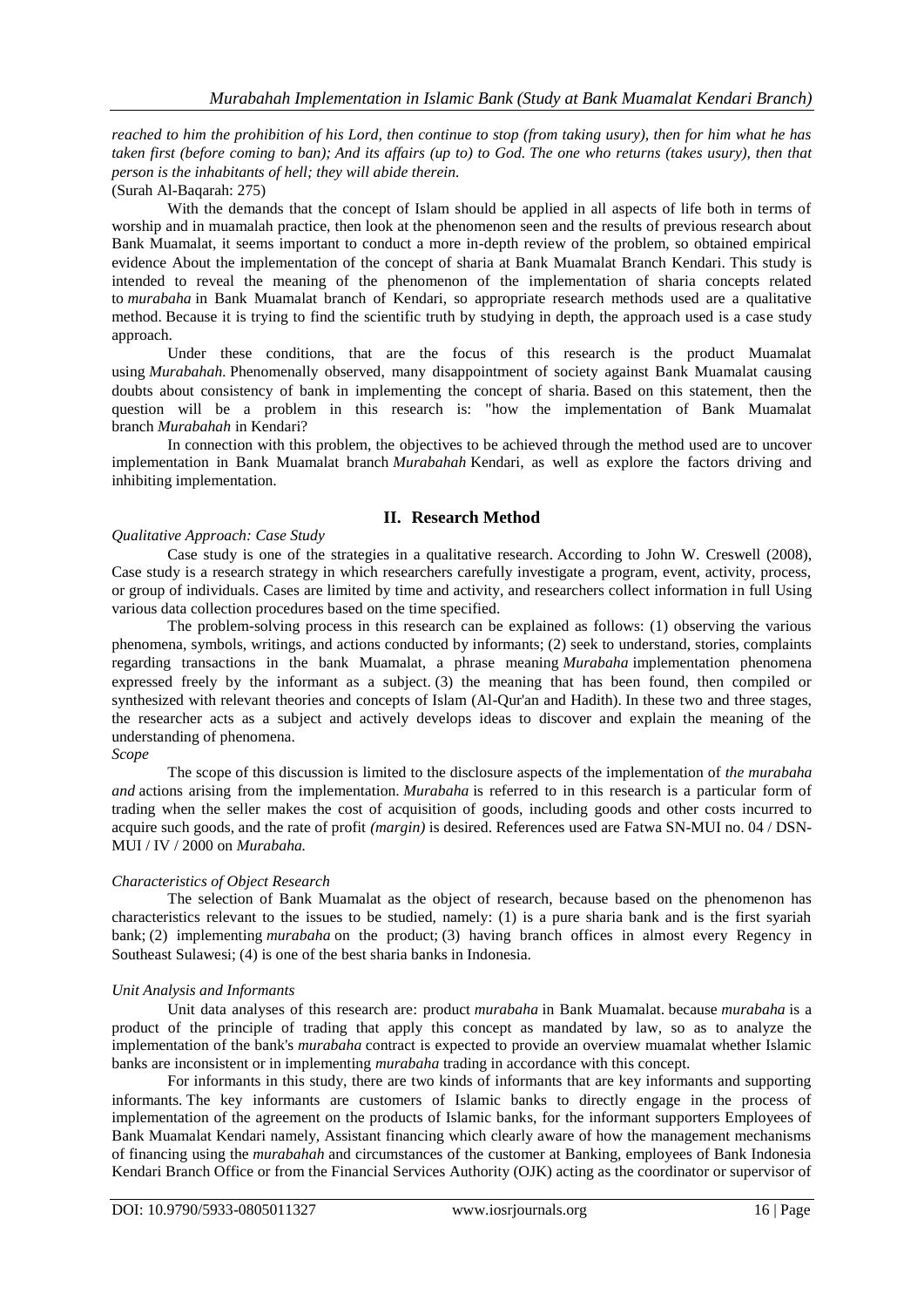the national banking of the Southeast Sulawesi region. It also required the informant who came from scholars who understand *the murabaha* contract is based on the concept of Islam (Our'an, hadith).

### **Data Validity**

The validity of the data will be tested by doing triangulation, ie checking or testing the truth of data that has been collected by using different sources, techniques and different times.Sugiyono (2005) explained that the validity test is done by using data credibility test (internal validity), data depability test, transferability test (external validity / generalization), and conformability test (objectivity). But the main one is the test of data credibility. This test is done by: extension of observation, increasing perseverance, triangulation, discussion with peers, member checks, and case analysis is negative.

### **Data Processing Process**

This research uses descriptive explanatory analysis that describes and explains the phenomena studied. Creswell (1998) explains that case descriptions as a detailed view of the case. Creswell also points out that in case studies involves collecting large amounts of data because researchers are trying to build a deep picture of a case. The process of data analysis in this research is done through the following stages:

- 1. *Transcription or typing.* At this stage, the raw data observations and interviews with tools: notebook, radio *tape recorders, cameras,* and *camcorders,* typed text integrally made earlier by informants natural language. This is done so that the data is easy to read, while doing the initial editing.
- 2. *Identification and coding.* At this stage, it is the identification stage, in which data is given code or identity for the same data or theme. This is done to facilitate the grouping of data.
- 3. *Grouping.* At this stage, groupings are based on the theme codes that have been given.
- 4. *Ordering.* At this stage, the clustered data is sorted according to the analysis pattern determined by the researcher and then linked.
- 5. *Interpretation and inference.* At this stage, an interpretation is done to explore the meaning of the phenomenon and then drawn an empirical conclusion.
- 6. *Synthesis.* At this stage, discussions are based on empirical conclusions, then synthesized relevant Islamic concepts.

### **Data analysis**

In connection with *a case study* approach that aims to uncover elements of the implementation of the bank *murabaha* Muamalat is observed, then the appropriate data analysis techniques used in this study is a comparative analysis. Using this analysis, the empirical findings and conclusions obtained are then compiled and matched with Islamic concepts in the Qur'an and hadiths. The realm of research methodology, this kind of analysis known as constant comparative data analysis techniques *(constant comparative analysis)* with descriptive analysis strategy. This technique was used to compare when researchers analyzed and performed continuously throughout the study (Moleong, 2007).

### **III. Result and Discussion**

*Murabahah* is the lifeblood of Islamic banking investment products. It can be seen from the composition of financing provided by Islamic Banks and Sharia which reach 57% *of Murabaha* financing, *Musharaka* financing 29.8%, 6.9% *Mudharabah* financing, *Ijarah* 4.2%, *Qard* 1.8%, and 0.3% *Isthisna* , (SPS OJK, June 2016).

At the beginning of the era of Islamic banks offer some Muslim economists *Murabaha* product that has been modified. By adding appointments between buyers and sellers to conduct *Murabaha* transactions when the goods ordered have been purchased by the bank. Hence the name of this purchase turned into a *Murabaha lil Aamir bisysyiraa. Murabaha* in this case is that the seller is not selling as traders. He only buys goods based on the prospect's request. The law of this transaction depends on the agreed contract text. (Erwandi Tarmizi, 2016).

If we compare the *Murabaha* practice at Bank Muamalat branch Kendari *Murabaha* practice based on Islamic law (Chapter VI) then there are a few different things and need to be addressed in this chapter.

1. Filing the Product Order and Purchase Customer Promise To Bank.

*Murabaha* financing begins with the customer comes to the bank, expressed his intention to buy a certain item by explaining the specifications as detailed as possible and promised to buy it if the bank had bought the goods. This stage is only limited promises that may be met and also may not, because the contract of sale at this stage has not started yet.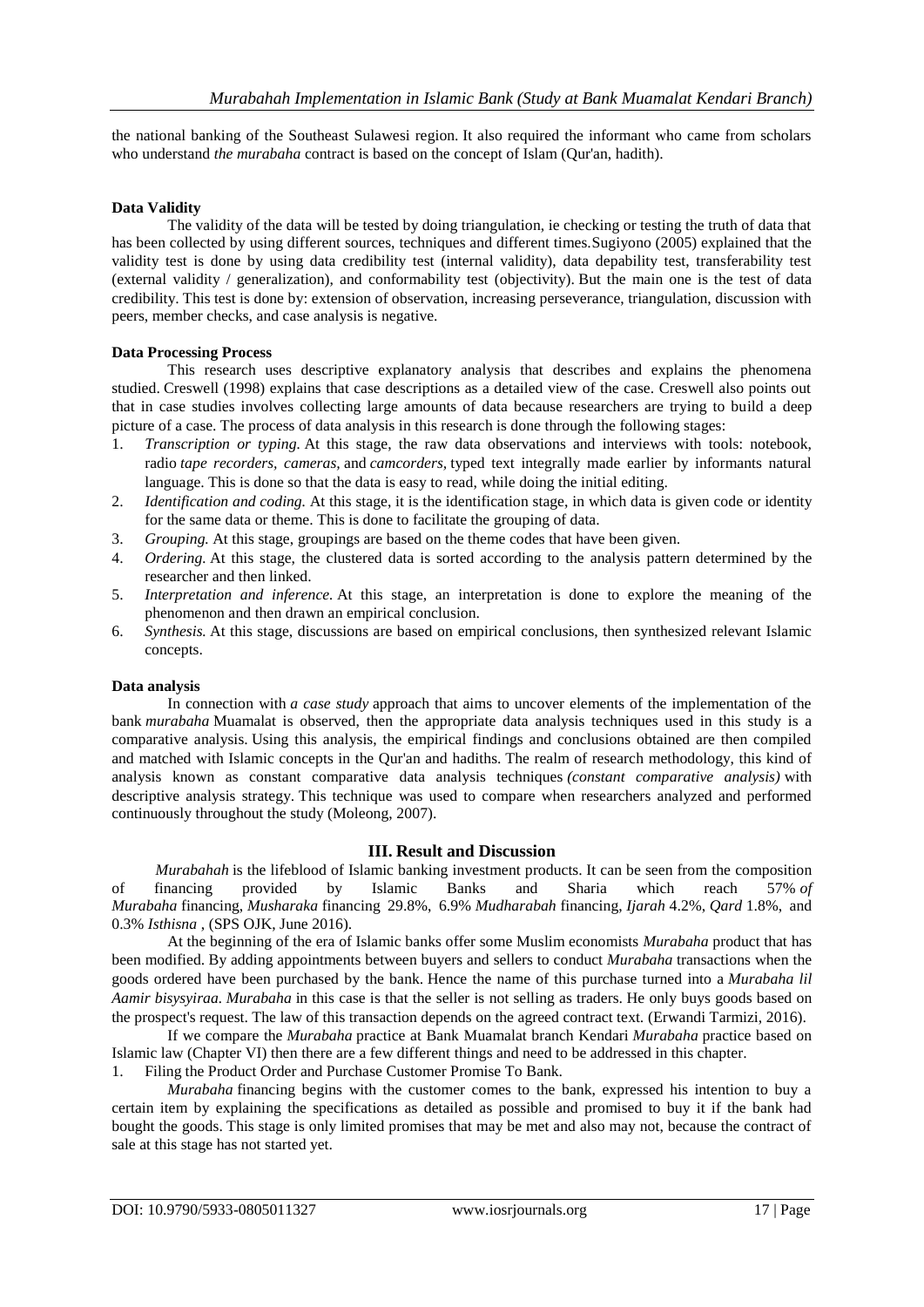Happens on the field at this stage, Bank Muamalat branch of Kendari directly write *Murabaha* sale contract, namely The Bank Muamalat sell goods with customers' specifications outlined for umpteen plus a margin so that repaid within a certain time. About this Ustadz Zezen Zaenal Mursalin explains that:

Banks should not be doing *Murabahah* before the bank essentially has the goods to be sold to customers. It is like the Hadith of the Messenger of Allah,

عن حكيم بن حزام قال يا رسول الله يأتيني الرجل فيريد منى البيع ليس عندى أفأبتاعه له من السوق فقال: لا تبع ما ليس عندك

From Hakim bin Hizam, "He said to the Messenger of Allah, 'O Messenger of Allah, there are people who come to me. The person wants to have a sale and purchase transaction, with me, stuff I do not have yet. May I buy certain items that he wants in the market after transacting with the person? ' Then, the Prophet said, 'Do not sell anything you have not yet.' "(Abu Dawud, No. 3505, judged by Al-Albani) (Scholars: 293- 305).

In connection with this, Ustadz Erwandi Tarmizi (2016) explains that:

If this happens then the *Murabahah* is illegal is prohibited purchasing and selling law, the Prophet said,

### ال يحل سلف وبيع وال شرطان فى بيع وال ربح ما لم تضمن وال بيع ما ليس عندك

*It is not lawful to combine debt with the sale and purchase, nor the two conditions in buying and selling, nor profit without sacrifice, nor sell goods that you do not have.* (Ahmad 6671, Abu Daud 3506, Turmudzi 1279 and assigned Syuaib al-Arnauth).

In the case of the above sale, Bank Muamalat does not own the goods yet, but the Bank has sold it to the Customer. This is prohibited by the Prophet  $\ddot{\mathcal{Z}}$ , ie selling goods that have not been owned.

Furthermore Ustadz Erwandi Tarmizi (2016) stated that the Islamic banking guidelines drawn up by the Bahrain-based AAOIFI affirmed, *"haram party financial institution to sell the goods in the form of Murabaha before the item has. So unlawful both parties sign the Murabahah contract before the Islamic financial institutions buy and receive goods ordered by customers from the first seller ".*

# 2. Advance Payment

Frequent errors in practice *Murabaha* this stage. Namely, prospective home buyers who come to the bank previously has conducted transactions with developers, and even sometimes the buyer has paid the down payment, and then come to the Islamic financial institutions to apply for a *Murabaha* financing.

As expressed by *its Business Development* Branch *Manager of* Bank Muamalat Kendari that:

Customers may go directly to the bank to apply for financing the purchase of the house or they can come first to the developer with the developer later that will contact the bank muamalat but if that means we are already working with developers. (KB 2: 136-139)

"But now it is a developer if the customer has not paid his DP there so he does not want to, because the DP is evidence that the customer has no purchase order home on the developer" (KB 2: 608-613).

About it is expressed also by an informant follows:

"I was at Bank Muamalat I asked what the requirements and how the process. Then I go to the developer and it turns out the developer konek ji with bank muamalat. I already booked the location here, then I pay DP which is 30% of the price of the house "(N 4: 1-6).

When that happens and then the bank approves the financing for the customer, in fact the contract is no different from the interest money loan. This is because the bank does not buy a house from the developer. Because by the developer, the house has been sold to customers who then came to the bank to apply for financing. So the status of the bank in this case only pay off customer debt to the developer then the customer repay on credit with added profit or margin. This transaction is exactly the same as the bank lends money to the customer and the customer returns it in installments plus interest. This is clearly *usury jahiliyyah* (Erwandi Tarmizi, 2016).

Therefore, in the guide Islamic banking organized by the *Accounting and Auditing Organization for Islamic Financial Institution* (AAOIFI) stated: "It should be no ties of any transaction between the customer applying to the bank, and the seller first, because when there are ties *Murabaha* transactions carried out before actually essentially a debt loan is paid with flowering ".

Concerning the down payment paid by the Customer either to the developer or to the Bank, Ustadz Zezen Zaenal Mursalin states that:

If using advance means were used instead *Murabahah* contract but *bai 'salam* (reservation system), for a cash advance of any size already indicated that a sale and purchase contract and, well that's different from the concept *of Murabahah.* (U: 346-349)

Fatwa illegitimate draw advances at this stage issued by Majma 'al-Fiqh al-Islami (OIC Fiqh Division) No. 72 (3/8) in 1993: "There should be give and receive an advance on the stage of the promise made in the transaction *Murabaha Amir bisysyiraa lil '* , and advances may be taken at a later stage. "

(U: 353-357).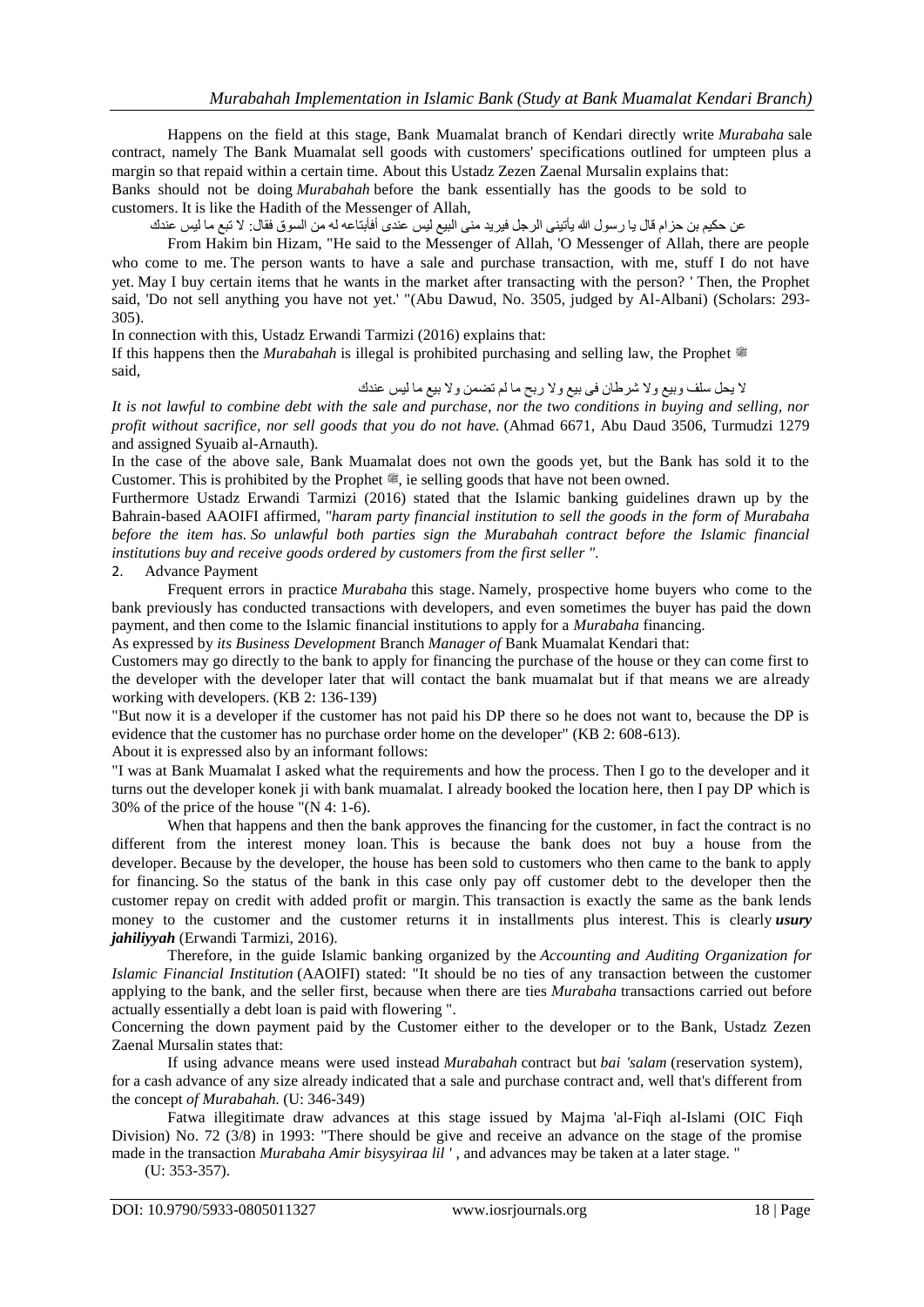3. Akad *Wakalah* to represent the Purchase of Goods

The signing of the contract *Murabaha* and contract *Wakalah* at Bank Muamalat branch Kendari conducted simultaneously before the goods ordered by the customer exists. This was revealed by the Chairman / *Branch Manager of* Bank Muamalat branch of Kendari, that:

Akad *Murabaha* and *Wakalah* done before the goods there, so we ask the customer to buy, is not essentially *Murabaha* the items to be purchased, nah but we ask to him (the customer) to buy the goods in question. So the contract ( *Murabahah* and *Wakalah* ) everything is done at the beginning (KB 1: 177-180).

On it is also conveyed by *its Business Development Manager of* Bank Muamalat Kendari, that: First thing to do akad *Murabahah* first, *Wakalah* or can simultaneously pack. But it should not be *Wakalah* first, so must *Murabaha* new first *Wakalah* but can at the same day as the record persists akad *Murabahah* first. Because the contract *Wakalah* stood on the contract *Murabaha* so *Murabahah* it as the basis of a contract *Wakalah* (KB 2: 873-877).

Practice *Murabahah* as practiced by Bank Muamalat branch different Kendari with DSN-MUI fatwa stating that:

"If the bank was about to depute to customers to buy goods from a third party, sale and purchase agreement *Murabahah* should be made after the goods are, in principle, belong to the bank." (National Sharia Board Fatwa No: 04 / DSN-MUI / IV / 2000 About *murabaha* ).

Akad *Murabaha* should be a sale and purchase agreement made when the goods to be used as an object *of Murabaha* is already available or have been purchased by the Bank from the supplier. Therefore, if the Bank Muamalat would deputize for the customer to buy goods in accordance with customer orders then that should be done first is to make the contract *Wakalah* in the sense that the Bank authorize or delegate to the customer to buy the goods in question on behalf of the bank. Once purchased goods had been there and been under the full control of the Bank, the Bank then made a contract *Murabahah* with the Client.

In connection with the practice of *Murabahah* conducted by the Bank Muamalat branch Kendari, one scholar explains as follows:

Wakalah taking precedence over akad *Murabahah*, because essentially occurs *Murabaha* if the goods to be *Murabahah* not it already exists or is already owned by the Bank. Even then, in an emergency situation where the banks really can not make a purchase the goods. If *Murabaha* new first wakalah it means that the Bank selling items that have not belonged to him, and this is a transaction that is forbidden by the Hadith.

ال تبع ما ليس عندك

*"Do you sell items that you have not had.* ' "(HR. Abu Dawud no. 3505; rated authentic by Al-Albani)

So if it is done by the Bank means buying and selling transactions just as suri means that only the theatrical form only.

(Cleric: 307-319).

Frequent errors in practice *Murabaha* at this stage, the bank Muamalat delegate to clients to buy and receive goods. For example, as illustrated below:

This pack price of 10 million, 2 million and keutungan I'm selling to the father of 12 million, now you want ngangsur how long, say 3 years, 4 years or 5 years stay divided 12 million just right for so many years. when the customer wants to buy a motorcycle earlier to the bank, the bank just shows, this pack you want to buy a motorcycle that Honda brand costs 10 juta.Saya father's love of money 10 million, please represent is my father as a bank to buy a motorcycle in accordance with this, that wakalah ( KB 1: 126-128, 146-149).

The above examples can be described as follows:

Customers come to the Bank wants to buy a bike for \$ 10 million with the specifications outlined, the bank provides the funds to the Customer by 10 million and to delegate to the Customer to purchase and receive from Party Motor Dealer or Showroom. At the same time the bank notes Client's obligation to pay to the bank Parties by 12 million (10 million of principal plus a margin of 2 million) by way of installments specified in a given time period and the number of installments to be paid.

Erwandi Tarmizi (2016) states that the practice *Murabaha* like this is *engineering legalized usury* , because the banks do not yet have a motor that is the object of sale *Murabahah.* And the nature of this transaction is to lend banks as much money as 10 million that will be returned within a certain period as many as 10 million plus a margin of *Murabaha* as many as 2 million. These transactions together with loans.

It is also emphasized by the *Accounting and Auditing Organization for Islamic Financial Institution* (AAOIFI) in Erwandi Tarmizi (2016) when the Islamic Financial Institutions (LKS) was forced to delegate to the customer: " *Basically LKS buy goods directly from the seller. And LKS may make purchases of*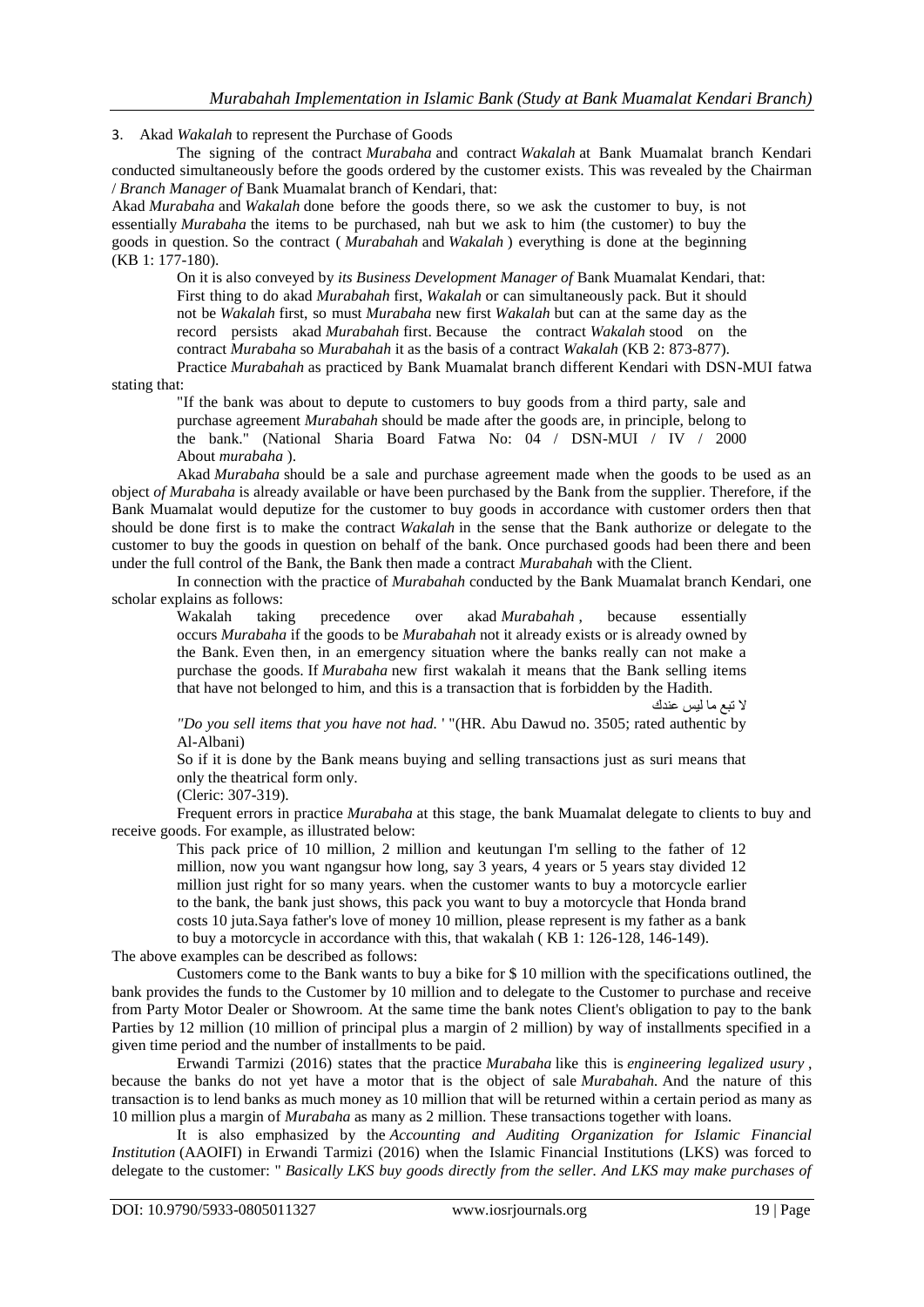*goods by the customer representative Murabaha as long as not being representative, but in conditions of forced okay to customers as a representative. And then customers who act as representatives LKS to purchase goods not directly sell the goods to him. However, direct LKS who sold it to clients after first owned by LKS. And also required to separate between the two guarantees (liability risk goods):guarantee of financial institutions and guarantee customers as representatives of financial institutions to buy goods Murabahah, namely the existence of separate time between contract represents for customers to purchase and contract purchase customers with Murabahah with how customers agree to implement wakalah, then just made a sale contract LKS to customers. LKS proposition that requires agreement represents to customers is made separately from Murabahah LKS with customers, so that no doubtful usury by binding between wakalah with Murabahah (into one) ".namely the existence of a separate time between contract represents to clients to buy and purchase agreement with Murabaha customers in a way customers implement wakalah agree, then the newly created worksheets sale contract to the customer. LKS proposition that requires agreement represents to customers is made separately from Murabahah LKS with customers, so that no doubtful usury by binding between wakalah with Murabahah (into one) ".namely the existence of a separate time between contract represents to clients to buy and purchase agreement with Murabaha customers in a way customers implement wakalah agree, then the newly created worksheets sale contract to the customer. LKS proposition that requires agreement represents to customers is made separately from Murabahah LKS with customers, so that no doubtful usury by binding between wakalah with Murabahah (into one) ".*

Also frequent errors in practice *Murabaha* at this stage, in which the bank sells the goods to the customer without first receiving the goods. *For example:*

A customer wants to buy a car with the specifications dirincikannya. Then the banks to contact one show room over the phone and he did a contract of sale in cash. Still in the same room direct bank made a contract of sale of the car *Murabaha* with customers, before the bank received from the car showroom. Once the contract was made customers come to the showroom and receive the car he wanted.

According Erwandi Tarmizi (2016) contract of sale *of Murabaha* is *imperfect* (damaged) and haram. Because there is a prohibition of the Prophet  $\mathscr{E}$  sell goods before acceptance.

Among the arguments of this rule Prophet *sallallaahu 'alaihi wa sallam* , from Hakim bin Hizam *radhiyallahu' anhu* , he said,

قلت: يا رسول الله, إني أشتري بيو عا فما يحل لي منها وما يحرم علي? قال: «يا ابن أخي, إذا اشتريت منها بيعا فلا تبعه حتى تقبضه«

" buying and selling what is lawful ,I often make buying and selling, O Messenger of Allah ? and unlawful: The Prophet said do not sell When you buy an item that you ! O my son"  $before$  the goods you received .(Imam Nawawi stated degree hasan hadith, Ahmad .HR)".

This hadith explains that it is forbidden to sell goods that have been purchased but not yet received physical goods.

Also narrated by Ibn Abbas *radhiyallahu 'anhuma,*

عن ابن عباس رضـي الله عنهما أن رسول الله ﷺ (نهى أن يبيع الرجل طعاما حتى يستوفيه)<sub>.</sub> قلت لابن عباس: كيف **.** ذاك? قال: ذاك دراهم بدراهم والطعام مرجأ

"DariIbnu Abbas that the Rasulullah shallallahu 'alaihi wa sallam, forbade selling food until he got it perfectly. (Up in his hand). I asked Ibnu Abbas: "How is it (could be banned)? He said: "That is as if he bought the dirham by dirham more, while the food terundur arrival (suspended)" (Bukhari and Muslim).

This hadith clearly forbids the sale of goods that have been purchased but not yet received physical. Ibnu Abbas explains the reason for its ban that form of sale is the same as *usury Ba'i,* because when he bought goods worth 100 dirhams then resold for 120 dirhams each to swap 100 dirhams to 120 dirhams (this is called *usury Ba'i* ) while ingredients food becomes the object of the contract remains with the seller first.

In the case of *Murabaha* car as exemplified above, after being purchased by the bank from the showroom by telephone and before it is accepted by the customer, the guarantee of the goods covered by the showroom, car suppose missing / lost, the showroom is responsible, not the bank. Thus the banks have already benefited from *Murabaha* without bearing the risk of the goods. It is haraam (Erwandi Tarmizi, 2016). 4. Application of Fines ( *Ta ' zir* ) and Indemnity ( *Ta ' wid* ).

For the validity of the sale *of Murabaha* not cash, then there can be no requirement of financial penalties when customers are late paying installments. This statement agreed by all scholars, because the penalty for delay is usury committed by people of ignorance and Allah has forbidden in the Koran. This is confirmed by the decision of Congress Majma 'al-Fiqh al-Islami No: 51 (2/6) of 1990, which reads: " *Should the buyer (goods are not cash) late in paying the installments on a predetermined tempo, then it should not give sanctions in the form of additional debt; well this is required prior to the contract or not, because this is forbidden usury* . "(Erwandi Tarmizi, 2016).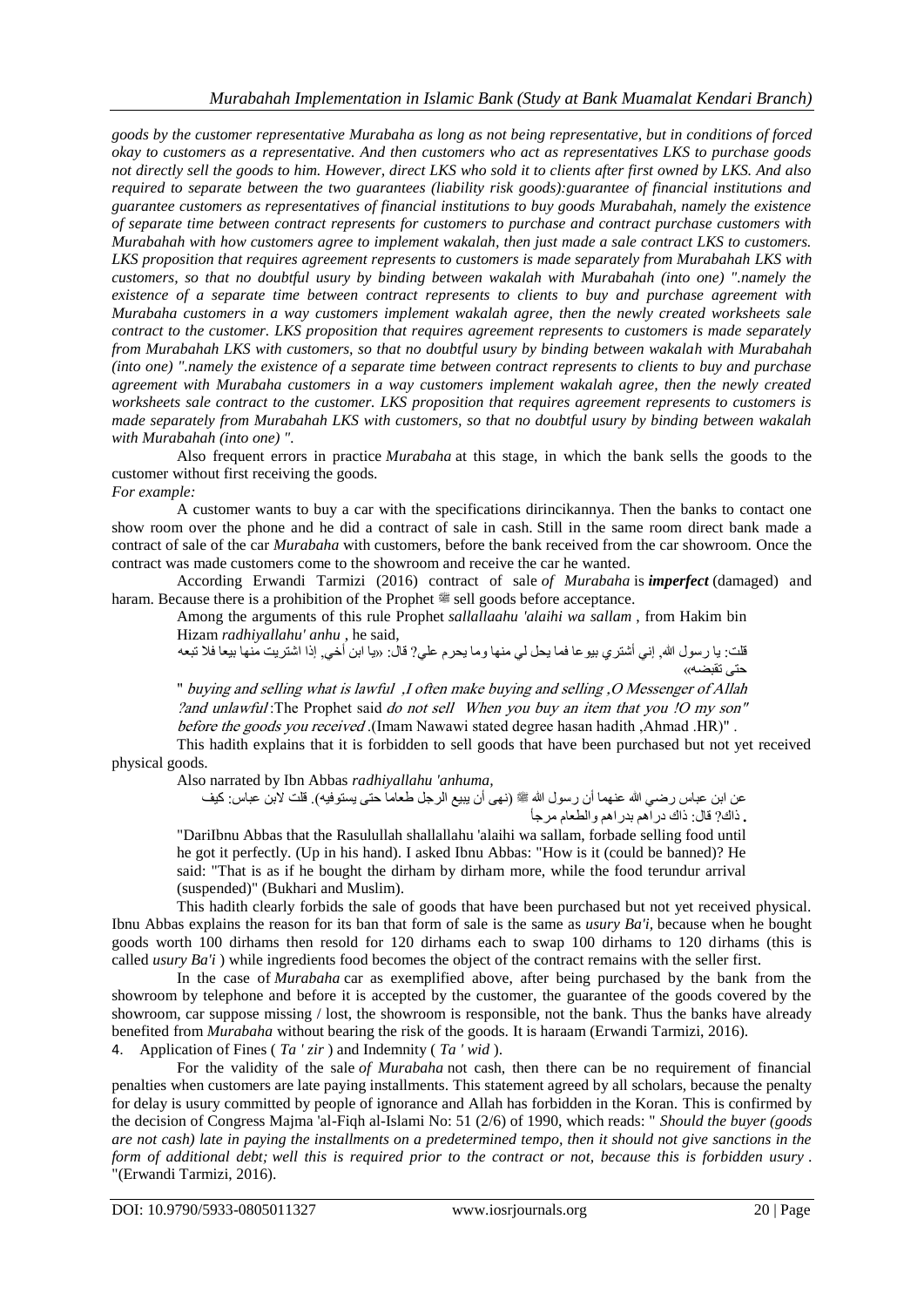In connection with this, Ustadz Zezen Zaenal Mursalin explained that:

Whatever the reason there should be no penalty for the customer because he riba, because one of the requirements of murabaha is *ghoiru kobilil li ziyadah* (it can not do any additions including when experiencing delays), so when the customer delays payment later he was penalized for whatever reason then he is included in the category Riba. (Cleric: 456-462).

If within the period of repayment of customers experiencing problems or defaulted or delinquent then the Islamic banks should give time or delay debt bill to be able to return customers to make payments. This is in accordance with the Word of God in the Qur'an, which reads:

وإن كان ذوعسرة فنظرة إلى ميسرة ...

"And if (the debtor is) in trouble, give respite until he berkelapangan ..." (QS. Al-Baqarah: 280).

In addition to fines ( *Ta'zir* ) Kendari Branch Bank Muamalat also apply Indemnity ( *Ta'widh* ) is the Client's obligation to indemnify the real ( *ta'widh* ) caused the delay in payment obligations of the Customer to Bank. It is as stated in Murabaha Agreement Article 12, paragraph 1c and 1d below:

- 1. Fine
- c. Besides fines ( *ta ' zir* ) as mentioned in paragraph 1a of this Article, the CUSTOMER shall indemnify the real ( *ta ' widh* ) caused the delay in payment obligations of the Customer to Bank.
- d. Funds from *ta ' widh* received by the BANK will be allocated to cover the real losses BANK under this facility.

In the National Sharia Board Fatwa Indonesian Ulema Council (DSN-MUI) explained about *Ta'widh* that:

### **General requirements:**

- 1. Compensation (ta`widh) should only be imposed on those who intentionally or negligently does something that deviates from the provisions of the contract and cause harm to the other party.
- 2. These losses can be charged ta ' widh referred to in paragraph 1 is the real losses that can be calculated clearly.
- 3. The real losses referred to in paragraph 2 is that the real costs incurred in the billing rights that should have been paid.

Erwandi Tarmizi (2016) explains that *Ta`widh* was opposed by the majority of the scholars and difatwakan forbidden by international fiqh institutions, including:

- Decision Majma ' Al Fiqh Al-Islami (fiqh division OIC) No. 51 (2/6), 1990, which reads, " *For clients who are able to unlawful delaying the payment was due. Nevertheless, the Shariah does not allow sellers to make the requirements ta ' widh (compensation) when customers pay off the overdue payment obligations* . "
- Decisions Al Majma ' Al Fiqhy Al Islami (division of Rabita Alam Islami Jurisprudence) which reads, " *If the lender provides the requirements or require the debtor in order to pay a sum of money as a penalty of, either in a specific amount or percentage; when the debtor's too late to repay the installments which are overdue, the terms or liability is not valid and is not mandatory, not even a catered kosher, either to make the requirements are banks or other parties. Because of these requirements are essentially the same ignorance which Allah has forbidden usury in the Koran " .*
- AAOIFI in Islamic Financial Institutions guidelines on Article *Debtor Procrastination Maturity Payment Obligations "* , paragraph 2 / 1.b and 2 / 1.c states, *Islamic Financial Institutions are not allowed to make the requirements ta ' widh in the form of money or goods to the debtor when he was late paying the obligations that have matured, well defined number ta ' widh at the time of the transaction or not. Both losses are in the form of lost profits on paper (unrealized profit) or loss due to currency fluctuations.*
	- *Islamic Financial Institutions are not allowed to apply for customers who delay payment obligations maturing to court with claims ta'widh (compensation) in the form of an amount of cash or valuables "* . The decisions of international institutions above Jurisprudence is based postulates as follows:
- 1. The verses of the Qur ' an, which forbids usury

Ibn Abdil Barr said, " *Ulama Salaf and khalaf agreed that usury is forbidden Qur'an is attractive compensation (ta'widh) of borrowers who are late paying their obligations after maturity".* So every additional debt in any form is haraam according to the consensus of the scholars; either on behalf of *a penalty* or whatever.

2. Hadith of the Prophet  $\ddot{\mathcal{F}}$ ,

Hadith of the Prophet sallallaahu 'alaihi wa sallam:

« لي الواجد يحل عقوبته وعرضه »And »مطل الغني ظلم »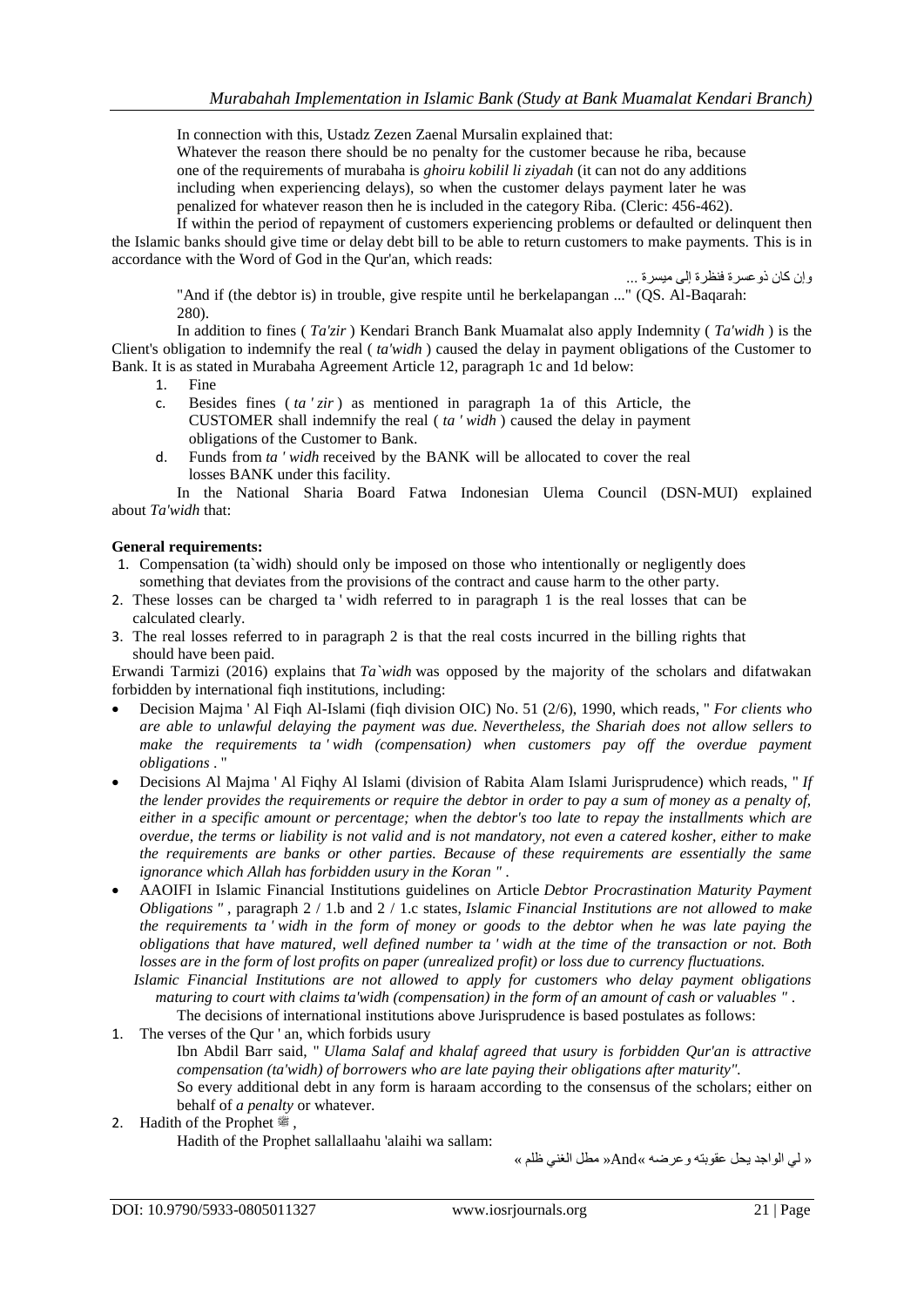" *The delay repayment by people capable of an injustice, it is permissible sentence allowed him and defamed* ". (HR. Bukhari).

Problems procrastination maturing debt is not a new thing, but it has happened since the time of the Prophet  $\ddot{\mathcal{F}}$ . And the Prophet  $\ddot{\mathcal{F}}$  did not allow sanctions against mampuyang procrastinating debt except in the form of defamation and punishment a deterrent that confinement. And no one previous scholars who interpret the meaning of the hadith above sanctions with penalties in the form of payment *ta'widh* (Erwandi Tarmizi, 2016).

Thus it is clear that attract *ta'widh* (compensation) of the debtor is able procrastinating payment obligations that are due the same sentence with usury.

### **Obstacles and Solutions in Implementing** *Murabahah* **According to Sharia**

As a financial intermediary bank has won the trust of the community as a safe institution to save money as well as lending institutions. Islamic bank is an integral part of the banking system in Indonesia, so that even brought the concept of sharia in its operations, but has not been fully able to apply the rules of the Shari'a. This is due to the many constraints faced by Islamic banks that Islamic principles remain on the right lines, which are as a rule of life, and not just a label.

The application of the concept of *murabaha* on buying and selling system of Islamic banks is considered as legalized usury practice because of an error in the implementation so no longer in line with this concept. In order to apply the concept of *Murabahah* accordance Islamic law, Islamic banks should attempt to plunge into the Real sector, although it was not easy because of various constraints and challenges faced by the Islamic Bank in Indonesia.

Aripin Badri (2016) describes some of the main obstacles faced by Islamic banking when plunging into the real sector, as follows:

1. *First obstacle: Community Preparedness .*

Growth of Islamic banks in Indonesia have not been accompanied by an understanding and knowledge of the community about the work of Islamic banking system. Most practitioners of Islamic banking confirms that the majority of people not yet fully ready with the provisions of the Shari'a. Understanding of society is still strong in the conventional banking system with interest. Instead ready to bear the risk of investment in the real sector, some people unabashedly demanding Islamic banks provide the results that the magnitude of at least comparable to conventional bank interest rates.

In December 2000, Bank Indonesia is working with LP-IPB, and PPBEI-Unibraw conducted research in West Java and East Java. From this research, the facts are revealed: "It turned out that the main motivation of society in the two regions while using the services of Islamic banking is the factor of quality of service and the proximity of central bank activity. While religious considerations factor and halal products is not an important factor for them in choosing Islamic banking services.

# *Solution:*

The fact hamper the development of Islamic banking. Therefore, no solution is more accurate than educate the community with islamic teachings in general and the financial sector in particular. And it is fitting for Islamic banking an active role in this activity.

2. *Second obstacle: Human Resources*

Has become the nature of Muslims in our country, that the growth of Islamic banking so rapidly without preceded by the preparation of human resources (HR) is sufficient and reliable. Inevitably, in order to meet needs that can not be postponed, applying Islamic banking ancient motto: " *no root cane was so* ".

Perhaps because of the urgent need, there are Islamic banks which take the shortcut. Not mengkader prospective practitioners of Islamic banking through existing educational institutions, but "converting" practitioners of conventional banks into Islamic banking practitioners. Naturally, when the patterns of thought and work during their active in conventional banking is still strongly attached to their souls. The impact of this emergency solution is Islamic banking reluctantly plunged into the real sector. The reason is that the Islamic banking practitioners feel more comfortable with working pattern resembles conventional banking work patterns.

*Solution:*

To create Islamic banking practitioners are reliable, will require an adequate educational institution. Banking science education, especially science sharia. To that end, it is time for Muslims to enter the Islamic economic system into the school curriculum. Starting from mid-level to higher education. In fact, there is no harm if Muslims open special schools that teach Islamic law and Islamic economics.

3. *Third obstacle: Real Sector Ethics Business Actors*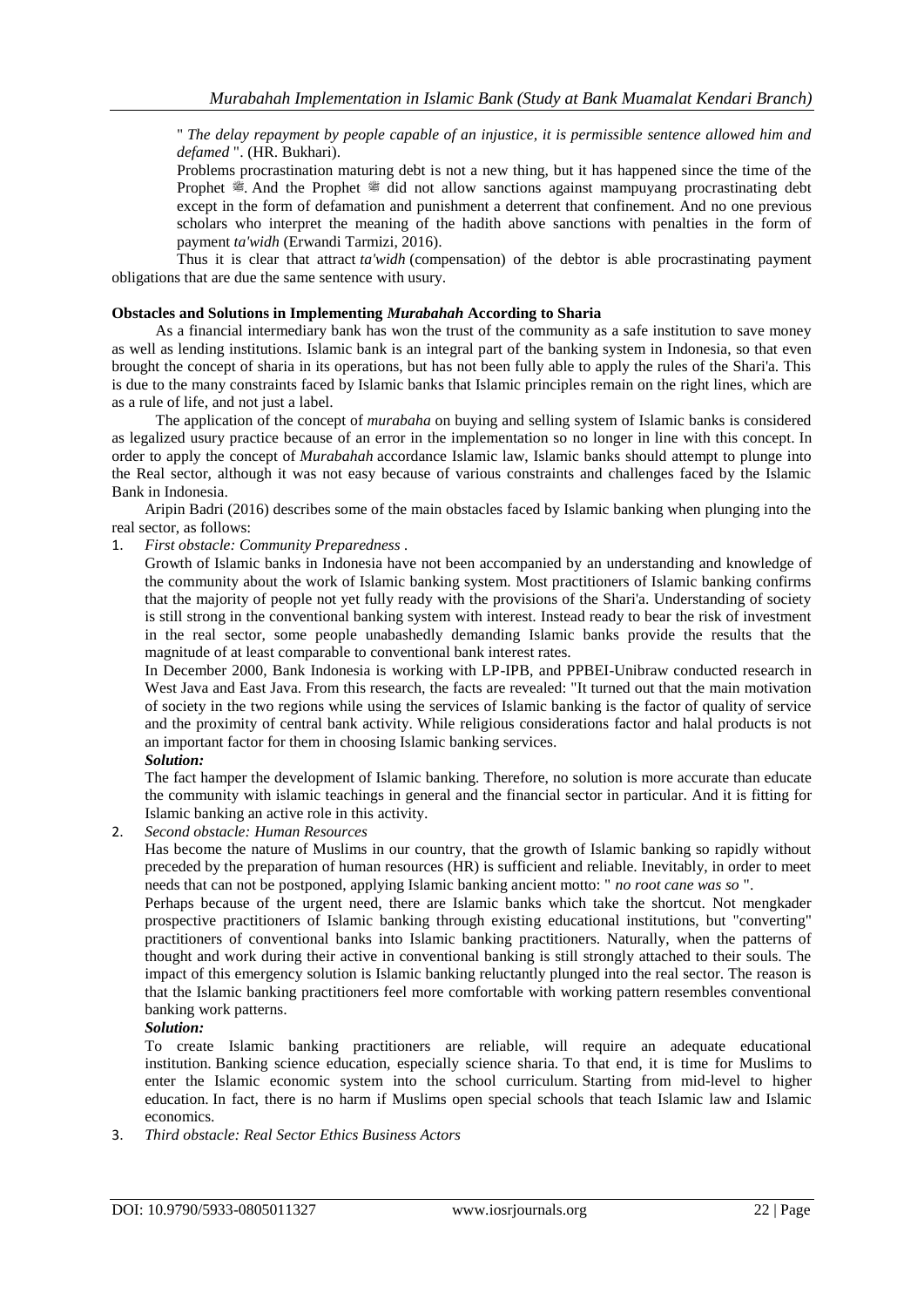Honesty and trustworthy a great impact on the success of various models of investment is justified in Islam. Without these two things, it's hard to an investment in line with Islamic law (Makhathirul Istitsmar Masharif Fil Al Islamiyah by Dr. Hamzah Abdul Karim Muhammad Hammad, p. 45).

Could the agreement *mudaraba, Musharaka, murabaha* and more successful when without based on honesty and the trust of both parties? It may be that Islamic banks are already trying to meet these criteria, but the criteria were not necessarily present in the capital borrowers. Both of these elements have now become scarce, making it difficult to distribute the funds of Islamic banking in order to benefit from kosher. Face and other businesses are now dark because of the practice of forgery, fraud, corruption, delay and other liabilities, has become the culture of the population. Even further than that, some entrepreneurs menghalakan all sorts of ways in order to make profits shortly. This phenomenon is a major obstacle for the Islamic financial institutions to disburse the funds, except by way of "burdening" the customer,namely a guarantee on capital received by the customers.

### *Solution:*

To resolve these problems, some solutions that can be taken include:

- 1. Investment banking running in the same direction. With this system, banks play a direct role as a manager of public funds and plunge into the real sector. But at the same time, banks refrain from distributing the funds to the other party, except after going through a selection process that is extra tight.
- 2. Shaleh Kamil, founder of Al-Baraka Banking Group recounts, " At the beginning we set up an Islamic bank, we have a division of purchasing, marketing and warehouse. But it is now not owned by the existing Islamic banking. Islamic banking currently only has a sharia council. However, the attention of the existing Islamic banks only focus on mechanisms alone " (Daily *As-Shabiba Oman,* ha 3, edition January 26, 2012).
- 3. Banking requires pawn goods in the form of a number of assets or securities that can be cashed when businessmen cheating or mistakes resulting in losses.
- 4. Every time you make a purchase of goods, banking requires *the right khiyar* (the right to cancel the contract) within a reasonable time. As banks may also require that the payment-was done owing to the beat of time.
- 5. By requiring both cases, Islamic banking can narrow the losses and the accumulation of goods that are not being sold to customers.
- 6. By law Shari'a, requires two things are justified, as confirmed in the following hadith: *"The Muslims shall meet the requirements which they have agreed, except for the requirement that forbids the lawful or justify the unlawful."* (HR. Abu Dawud and in *Saheeh* right Al- Albani)
- 7. Building a data bank of business people and their behavior. Based on a comprehensive review of the data, Islamic banking can identify trustworthy businessman and inadequate given the mandate.
- 8. Banks perform the role of intermediation between investors and entrepreneurs. And on this role, banks earn *fees* from both sides or from one of them. Therefore, banks safe from the risk business due to the low level of trust and honesty investors or entrepreneurs.
- 4. *Fourth obstacle: Regulatory and Legal Guarantees*

Islamic banking conditions in our country like a live fish on land. Minimal like a bird in a cage. Your opinion, is it possible to survive the fish and bird can flap its wings in such circumstances?

The presence of Islamic banking in our country is a remarkable thing. Because of the regulations, Islamic banking should not yet fully supported, both in terms of rules or collateral in the form of legal certainty in accordance with Islamic law. Furthermore, bitter experience of our country during the 1997-1998 economic crisis up to now, leaving deep enough injuries and trauma. As a result, the government limits the working space and authority of the banking world, without exception Islamic banking. This condition is more narrow the space for Islamic banking.

#### *Solution:*

As a solution, banks can play an active role encouraging the birth of the legislation to accommodate Islamic Sharia. Thus, Islamic banking can have authority in the course of practical business. Keep in mind, the law could come from the desires of the community. When the public interest and demand, there is no reason for anyone to resist. Plus the bank is a commercial institution, so that when the system that they run no longer sold in the community, they would quickly adapt to the wishes of the people. Therefore, as members of the public as well as businesses, you should participate actively fought for the birth of an adequate solution.

#### **Conclusion**

# **IV. Conclusion And Suggestions**

Based on the description, synthesis, and interpretation of various phenomena relating to the implementation of *Murabahah* at Bank Muamalat branch of Kendari, then a number of conclusions that the research findings sebaga follows: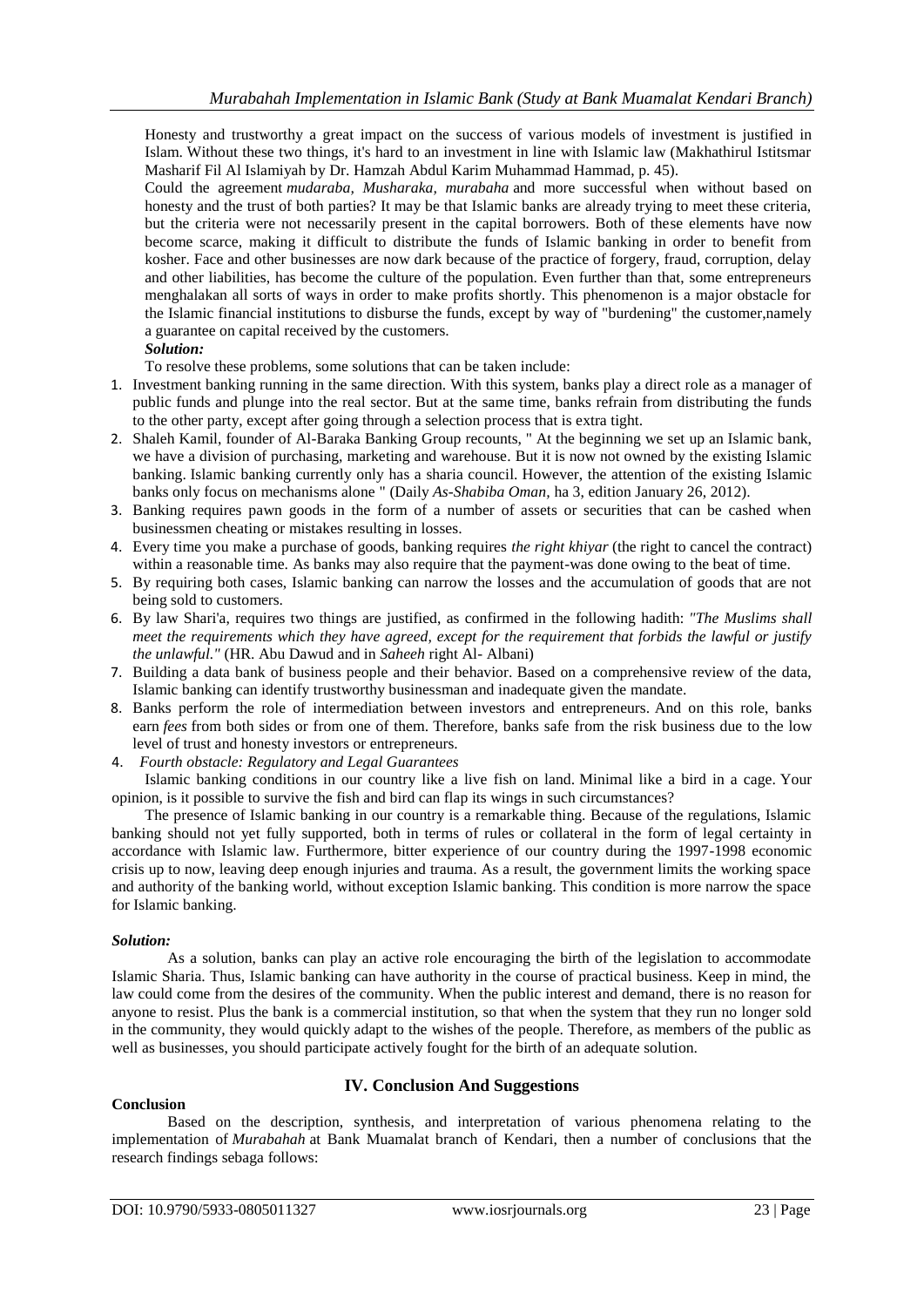- 1. Practice *Murabahah* at Bank Muamalat branch Kendari beginning with reservations by the customer when it comes to Bank, where the booking is already binding because at this stage of its capital directly write the contract of sale *murabaha* which is binding, and the bank is deemed to have sold goods to the specifications outlined customers with prices, margins and tempo of time. specifications outlined customers with prices, margins and tempo of time. A kad *murabaha* such unauthorized and selling-purchasing law is forbidden, because the bank violated the ban on selling goods which have not become the property of the bank .
- 2. Practice *Murabahah* at Bank Muamalat branch Kendari done by selling items that have not owned or has not become fully control of The Bank. This is done by Bank Muamalat branch Kendari make akad *Murabahah* (Sell-buy) then make a contract *Wakalah* (depute to customers) to purchase goods that become places Akad. Practice *Murabahah* like this is *engineering legalized usury* , because the banks do not yet have the goods that are the object of sale *Murabahah* .

Transactions conducted by Bank Muamalat branch Kendari violates Hadith the Prophet .

عن حكيم بن حزام قال يا رسول الله يأتيني الرجل فيريد منى البيع ليس عندى أفأبتاعه له من السوق فقال: لا تبع ما ليس عندك *From Hakim bin Hizam, "he said to the Prophet, 'O Messenger of Allah, there are people who come to me. The people want to hold a sale and purchase transactions, to me, yet I have the goods. Can I buy a particular item he or she wants in the market after the transaction with that person? ' Then, the Prophet said, 'Do you sell items that you have not had.' "* (HR. Abu Dawud no. 3505; rated authentic by Al-Albani)

Practice *Murabahah* as practiced by Bank Muamalat branch different Kendari with DSN-MUI fatwa stating that:

"If the bank was about to depute to customers to buy goods from a third party, sale and purchase agreement *Murabahah* should be made after the goods are, in principle, belong to the bank." (National Sharia Board Fatwa No: 04 / DSN-MUI / IV / 2000 About *murabaha* ).

It is also contrary to Islamic banking denganpanduan prepared by the *Accounting and Auditing Organization for Islamic Financial Institution* (AAOIFI), which states:

"Unlawful party financial institution to sell the goods in the form of Murabaha before the item has. It is not legitimate ruling the two sides signed Murabahah before the Islamic financial institutions to buy and receive goods ordered by the customer from the first seller ".

- 3. Practice *Murabahah* in Kendari MuamalatCabang Bank begins with such advance payments on the mortgage program, it is surely no different akadnya with loan money on interest, because the banks do not buy a home from the developer. Because by the developer, the house has been sold to a customer who then came to the bank to apply for financing. So the status of the bank in this case customers only pay off debts to the developer and then customers pay off credit with the added profit or margin . This transaction is exactly the same as the bank lending money to customers and clients return it in installments plus interest. This is clearly *usury jahiliyyah.*
- 4. Practice *Murabahah* at Bank Muamalat branch Kendari still apply fines ( *Ta ' zir* ) for nasabahyang late in paying the installments and Indemnity ( *Ta ' wid* ) for customers who delay payment.

Terms penalties when customers are late paying installments is usury committed by people of ignorance and Allah has forbidden in the Koran. This statement agreed by all scholars.

Similarly that *Ta`widh* opposed by the majority of the scholars and difatwakan forbidden by the institutions of the international Jurisprudence Hadith the Prophet sallallaahu 'alaihi wa sallam:

« لي الواجد يحل عقوبته وعرضه »And »مطل الغني ظلم »

"The delay repayment by people capable of an injustice, it is permissible sentence allowed him and defamed". (HR. Bukhari).

Decision Majma 'Al Fiqh Al-Islami (fiqh division OIC) No. 51 (2/6), 1990, which reads, " *For clients who are able to unlawful delaying the payment was due. Nevertheless, the Shariah does not allow sellers to make the requirements ta'widh (compensation) when customers pay off the overdue payment obligations* . "

# **Suggestions**

Referring to the conclusions and implications as suggested above, then proposed some suggestions as follows:

- 1. Bank Muamalat branch for Kendari to always strive to apply this concept in a pure, so that people's expectations to be bermuamalah in accordance with Islamic law can be realized.
- 2. For the general public and customers of Bank Muamalat branch Kendari in particular, in order to understand the principles of the Islamic Shari'a compliant bermuamalah so as to support the application of the Shari'a concept purely at Bank Muamalat branch of Kendari.
- 3. For the government, in order to provide full support to the Islamic banks to be able to apply this concept is pure in every product, by creating a special regulation on Islamic banks apart from conventional banks.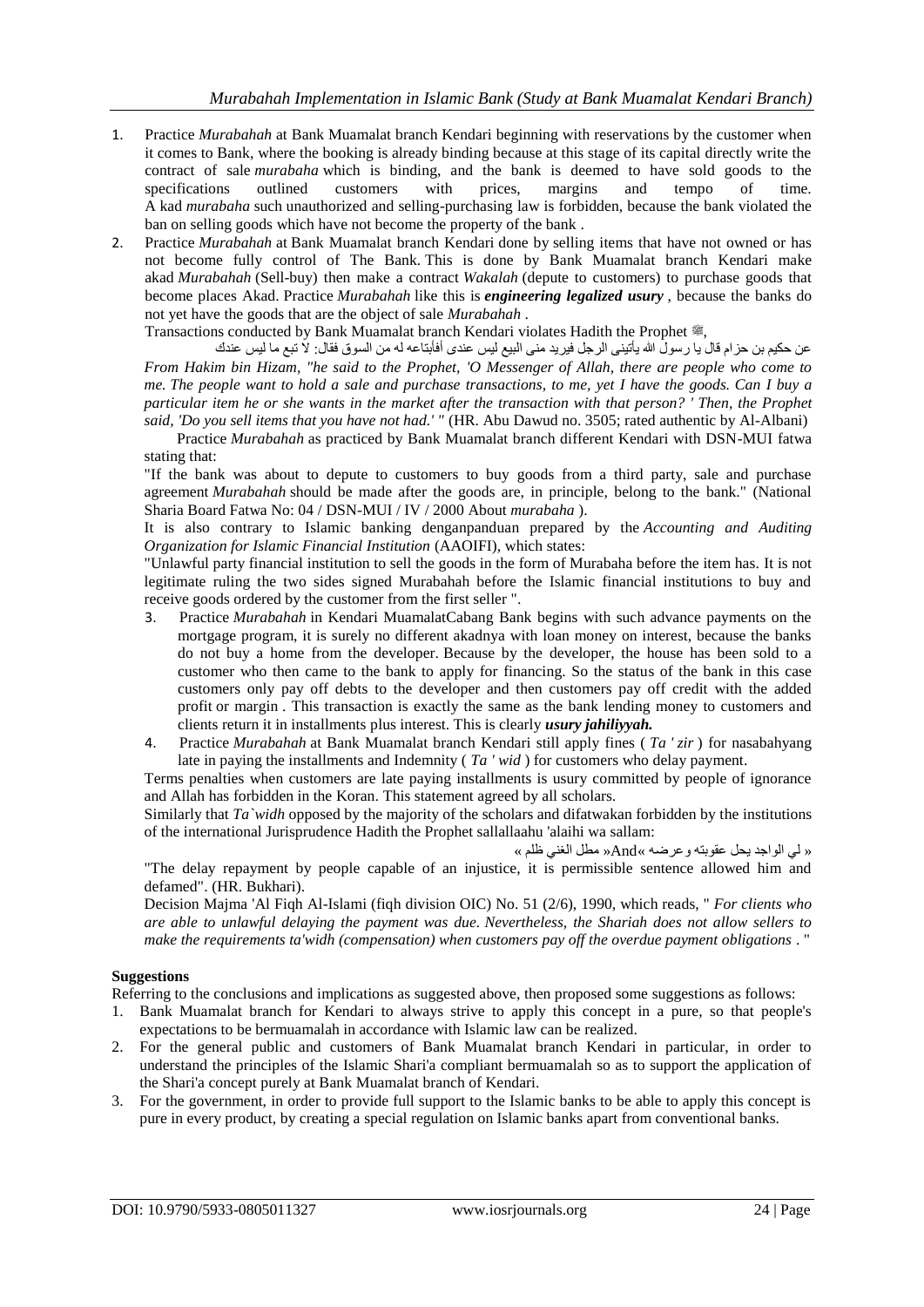### **References**

- [1] Al Quranul Karim
- [2] Al Hadits
- [3] Abdurrahman, Endy (2015). Peringkat Pertama Bank Syariah Dengan Aset Di Atas 25 Triliun Diraih Muamalat. [http://syariahcenter.com](http://syariahcenter.com/)
- [4] Ad-Duwaisy, Syaikh Ahmad bin 'Abdurrazzaq (1999). Fataawaa al-Lajnah ad-Daa-imah lil Buhuuts al-'Ilmiyyah wal Iftaa' Al-Buyuu' (1). Daarul' Ashimah Riyadh Saudi Arabia. (Terjemahan). M. Abdul Ghoffar E.M. Fatwa-Fatwa Jual Beli. Pustaka Imam Syafi'i.
- [5] Agustinova, Danu Eko (2015). Memahami Metode Penelitian Kualitatif; Teori & Praktik. Yogyakarta: calpulis.
- [6] Al-Hafizh Ibnu Hajar al-Asqalani (733H 852 H). Bulughul Maram: Himpunan Hadits-hadits Hukum Dalam Fikih Islam. Terjemahan oleh Izzuddin karimi, Serial Buku DH ke-270, Cetakan II (2015) Jakarta: Darul Haq.
- [7] Al-Harran, Saad A.S. (1996), Islamic Finance: Partnership Financing, Pelanduk Publication, Selangor Darul Ehsan, Malaysia
- [8] Al-Omar, Fuad and Abdel-Haq, Mohammed (1996), Islamic Banking: Theory, Practice and Challenges, Oxford University Press, Karachi and Zed Books Ltd., New Jersey, USA.
- [9] Ammi Nur Baits, Ustadz (2015). Ebook Pengantar Fikih Jual Beli. [http://pengusahamuslim.com/4885-download-ebook](http://pengusahamuslim.com/4885-download-ebook-pengantar-fikih-jual-beli.html)[pengantar-fikih-jual-beli.html](http://pengusahamuslim.com/4885-download-ebook-pengantar-fikih-jual-beli.html).
- [10] Ammi Nur Baits, Ustadz (2015). Hadis Serba Larangan dalam Jual Beli. <http://pengusahamuslim.com/4811-hadis-serba-larangan-dalam-jual-beli.html>
- [11] Ammi Nur Baits, Ustadz (2015). Skema Murabahah Syariah. <http://pengusahamuslim.com/4942-skema-murabahah-syariah.html>
- [12] Ammi Nur Baits, Ustadz (2016). Fatwa Ulama tentang Riba di Bank. [http://pengusahamuslim.com/5567-fatwa-ulama-tentang](http://pengusahamuslim.com/5567-fatwa-ulama-tentang-riba-di-bank.html)[riba-di-bank.html](http://pengusahamuslim.com/5567-fatwa-ulama-tentang-riba-di-bank.html)
- [13] Antonio, M. Syafi'i (2001). Bank Syariah: Dari Teori ke Praktik. Jakarta: Gema Insani Press.
- [14] Ardiansyah, Dimas (2013). Implementasi Pembiayaan Dengan Akad Mudharabah (Studi Pada 3 Bank Syariah di Kota Malang). Jurnal Ilmiah, Universitas Brawijaya Malang.
- [15] Arikunto, Suharsimi. (2010). Prosedur Penelitian Suatu Pendekatan Praktek Edisi Revisi V, Rieneka Cipta:Jakarta.
- [16] Ascarya (2015). Akad dan Produk Bank Syariah.Jakarta: Rajawali Pers.
- [17] Bank Indonesia (2004), Himpunan Ketentuan Perbankan Syariah Indonesia Mei 1999 Desember 2003, Direktorat Perbankan Syariah, Bank Indonesia, Jakarta.
- [18] Bank Indonesia (2012), Kajian Model bisnis Perbankan syariah, Direktorat Perbankan Syariah, Bank Indonesia, Jakarta.
- [19] Bank Indonesia (2015), Laporan Perekonomian Indonesia Tahun 2015.
- [20] Bank Indonesia (2016). Perjalanan Perbankan Syariah di Indonesia: Kelembagaan dan Kebijakan, Serta Tantangan Ke Depan. Departemen Riset Kebanksentralan, Jakarta.
- [21] Bank Mandiri Syariah (2004). Annual Report Tahun 2004.
- [22] Bank Muamalat (2016). Profil bank Muamalat.<http://www.bankmuamalat.co.id/profil-bank-muamalat>
- [23] Baraba, Achmad (2000), "Prinsip Dasar Operasional Perbankan Syariah", Paper, mimeo.
- [24] Basyir, Hikmat. et. al.(2011). At-Tafsir Al-Muyassar. Terjemahan Bahasa Indonesia oleh: Izzuddin Karimi, Ahmad Saikhu, Habiburrahim. An-Naba': Solo.
- [25] Baqi, Muhammad Fuad Abdul (2014). Muttafaqun' Alaih: Shahih Bukhari Muslim., Himpunan Hadits Shahih yang disepakati Imam Bukhari dan Imam Muslim, Ummul Qura,Jakarta.
- [26] Basrowi dan Sukidin (2002). Metode Penelitian Kualitatif Perspektif Mikro, Cetakan Pertama, Insan Cendekia, Jakarta.
- [27] Bogdan, Robert dan Steven J. taylor (1993). Kualitatif: Dasar-Dasar Penelitian, Terjemahan oleh: A. Khozin Afandi, Cetakan Pertama, Usaha Nasional, Surabaya.
- [28] Brouwer, M.A.W. (1984). Psikologi Fenomenologis, Terjemahan/Penyunting Oleh: Frans M. Parera, Cetakan Kedua, Penerbit PT Gramedia, Jakarta.
- [29] Buchori, et.al. (2004), Standarisasi Akad Bagi Perbankan Syariah, Laporan Hasil Kajian, Direktoral Perbankan Syariah, Bank Indonesia.
- [30] Bungin, Burhan. (2001), Metodelogi Penelitian Sosial: Format-Format Kuantitatif dan Kualitatif, Cetakan Pertama, Airlangga University Press, Surabaya.
- [31] ---------, (2003), Analisis Data Penelitian kualitatif: Pemahaman Filosofis dan Metodologis Ke Arah Penguasaan Model Aplikasi, Cetakan Kedua, Raja Grafindo Persada, Jakarta
- [32] ---------, (2012), Metodelogi Penelitian kualitatif: Aktualisasi Metodologis Kea rah Ragam Varian Kontemporer, Cetakan Kesembilan, Raja Grafindo Persada,Jakarta
- [33] Creswell, John W. (1994).Research Design: Qualitative and Quantitative Approaches. California: Sage Publications, Inc.
- [34] Creswell, John W. (1998). Qualitative Inquiry and Research Design: Choosing Among. Five Tradition. London: SAGE Publications
- [35] Creswell, John W. (2008). Research Design Pendekatan Kualitatif, Kuantitatif, dan Mixed, Edisi Ketiga. Pustaka Pelajar: Bandung.
- [36] Denzin dan Lincoln, (1994). "Introduction: Entering the field of Qualitative Research" in Handbook of Qualitative Research, Thousand Oaks, CA: Sage.
- [37] Dewan Syariah Nasional (DSN)–MUI (2003). Himpunan Fatwa Dewan Syariah Nasional, Majelis Ulama Indonesia, Jakarta.
- [38] Erwandi Tarmizi, Ustadz (2016). Harta Haram Muamalat Kontemporer, Cetakan Keduabelas, PT. Berkat Mulia Insani, Bogor.
- [39] Erwandi Tarmizi, Ustad (2016). Panduan Murabahah yang Sesuai Syariah (Bagian 1& 2). [http://pengusahamuslim.com/5473](http://pengusahamuslim.com/5473-panduan-murabahah-yang-sesuai-syariah-bagian-1%20&%202.html) [panduan-murabahah-yang-sesuai-syariah-bagian-1 & 2.html](http://pengusahamuslim.com/5473-panduan-murabahah-yang-sesuai-syariah-bagian-1%20&%202.html)
- [40] Fahmi, Irham (2015). Manajemen Perbankan: Konvensional dan Syariah. Jakarta: Mitra Wacana Media.
- [41] Faisal, Sanapiah. (1990). Penelitian Kualitatif: Dasar-Dasar dan Aplikasi, Edisi Pertama, Cetakan Pertama, Yayasan Asih Asah Asuh Malang (YA3 Malang).
- [42] Furchan, Arief. (1992). Pengantar Metode Penelitian Kualitatif, Usaha Nasional, Surabaya.
- [43] Gie, The Liang dan Andrian The. (1997). Ensiklopedia Ilmu-Ilmu (Encyclopedia of The Sciences), Edisi Pertama, Cetakan Pertama, PUBIB, Yogyakarta.
- [44] Given, Lisa M. (2008). The Sage Encyclopedia of Qualitative Research Methods, Singapore: Sage Publications, h. 68.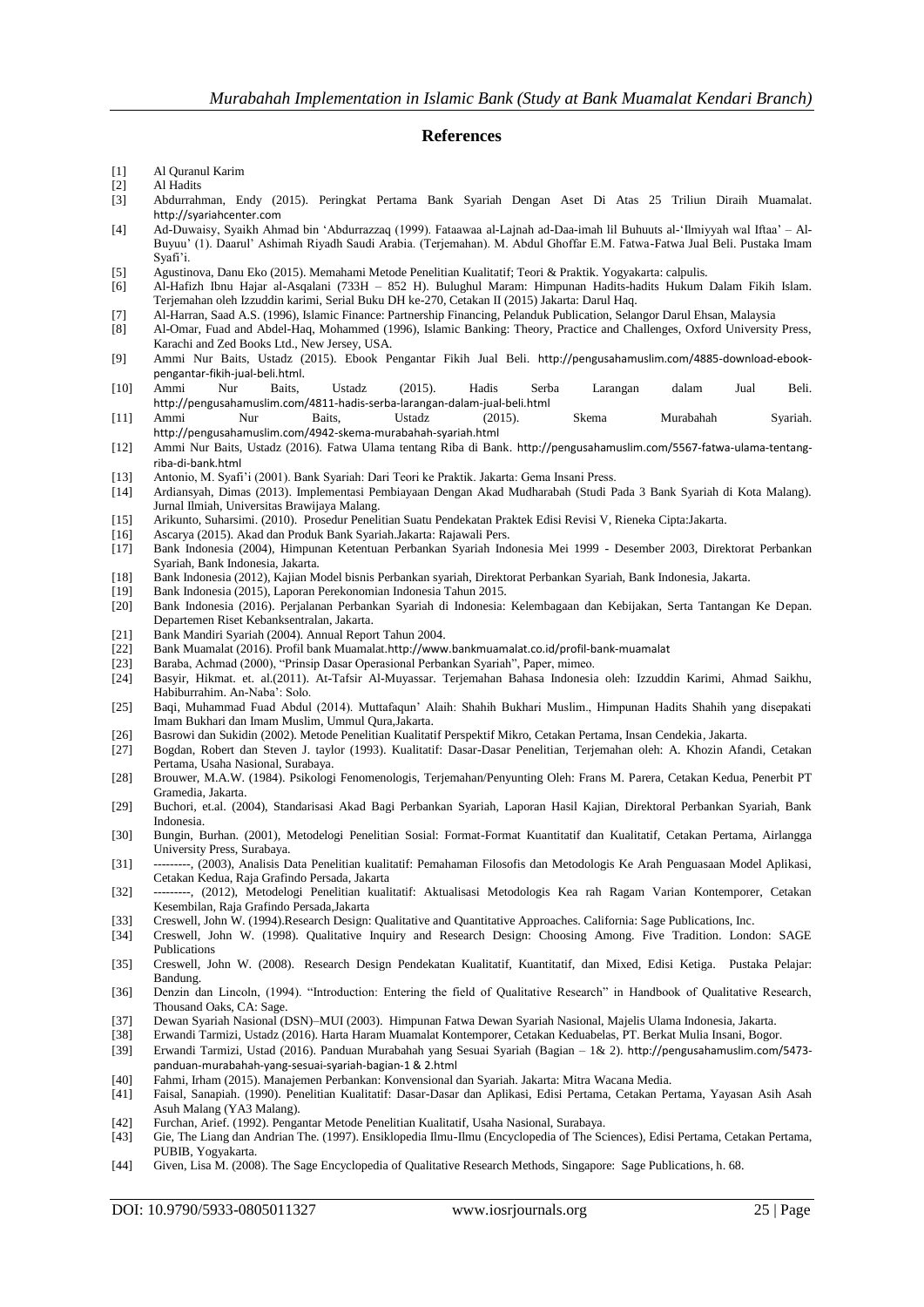- [45] Hamidi (2004). Metode Penelitian Kualitatif: Aplikasi Praktis Pembuatan Proposal dan laporan Penelitian, Cetakan Pertama, UMM Press, Malang.
- [46] Ifham, Ahmad (2015). Ini Lho Bank Syariah! Memahami Bank Syariah Dengan Mudah. Jakarta: Gramedia.
- [47] International Shari'ah Research Academy for Islamic Finance (ISRA) (2015). Sistem Keuangan Islam: Prisnsip dan Operasi. Jakarta: Rajawali Pers.
- [48] Iqtishad Consulting (2015). An Introduction To Fiqh Muamalah. [http://www.iqtishadconsulting.com/content/read/blog/an](http://www.iqtishadconsulting.com/content/read/blog/an-introduction-to-fiqh-muamalah)[introduction-to-fiqh-muamalah](http://www.iqtishadconsulting.com/content/read/blog/an-introduction-to-fiqh-muamalah)
- [49] Isma'il, Fuad Farid dan Abdul hamid Mutawalli (2003). Cepat Menguasai Ilmu Filsafat, Terjemahan oleh: Didin faqihuddin, Cetakan Pertama, IRCiSoD, Yogyakarta.
- [50] Israhadi, Evita Isretno (2014). Investasi Bagi hasil dalam pembiayaan akad mudharabah perbankan syariah. Jurnal Lex Publica, Vol 1 No. 1, januari 2014.
- [51] Kaelan (2010). Metode Penelitian Kualitatif Interdisipliner. Paradigm, Yogyakarta.
- Kadir, H. Muslim A. (2003). Ilmu Islam Terapan: Menggagas Paradigma Amali dalam Agama Islam, Cetakan Pertama, STAIN Kudus dengan Pustaka Pelajar, Yogyakarta.
- [53] Karim, Adiwarman (2010), Bank Islam: Analisis Fiqih dan Keuangan, Edisi Keempat, Cetakan Ketujuh, PT RajaGrafindo Persada, Jakarta.
- [54] Karim, Adiwarman (2008), Bank Islam: Analisis Fiqih dan Keuangan, Jakarta:Rajawali Press.
- [55] Khan, M. Fahim (1995). Essays in Islamic Economics, Economics Series 19, The Islamic Foundation, United Kingdom.
- [56] Lajnah Pentashih Mushaf Al-Qur'an (2006). Qur'an Tajwid: Terjemahan, Tajwid 8 Warna, Asbabun Nuzul, Hadis Seputar Ayat Hikmah, Indeks Tematik, Maghfirah Pustaka, Jakarta.
- [57] Lavine, T.Z. (2003). Sartre: Filsafat Eksistensialisme, Terjemahan Oleh: Andi Iswanto dan Deddy Andrian Utama, Cetakan Pertama, Penerbit Jendela, Yogyakarta.
- [58] Mantra, Ida Bagoes (2004). Filsafat Penelitian & Pmetode Penelitian Sosial, Cetakan Pertama, Pustaka Pelajar, Yogyakarta.
- Maulidin (2003). Sketsa Hermeneutika, Gerbang, Vol. V., No. 14, Hal. 3-14.
- [60] Martasari, Laila dan Mardian, Sepky (2015). Persepsi Masyarakat terhadap Penerapan Sharia Compliance Pada Bank Syariah di Kecamatan Barabai. Jurnal Dinamika Akuntansi Dan Bisnis Vol. 2, No. 1, Maret 2015 Hlm. 45-58
- [61] Melsen, Van. (1985). Ilmu Pengetahuan dan Tanggung Jawab Kita. Jakarta: Gramedia.
- [62] Miles, Matthew B. dan Huberman, A. Michael (2014). Analisis data Kualitatif: Buku Sumber Tentang Metode-Metode Baru, Terjemahan Oleh: Tjetjep Rohendi Rohidi, Cetakan 2014, Penerbit Universitas Indonesia (UI Press), Jakarta.
- [63] Moleong, Lexy J. (2007). Metodologi Penelitian Kualitatif, Edisi Revisi, Cetakan Keduapuluh Empat, PT Remaja Rosda Karya, Bandung.
- [64] Muhadjir, Noeng. (2000). Metodologi Penelitian Kualitatif. Edisi IV.Yogyakarta: Rake Sarasin.
- [65] Muhammad (2014). Manajemen Keuangan Syariah: Analisis Fiqih dan Keuangan. Yogyakarta: UPP STIM YKPN.
- [66] Muhammad Arifin Badri, Ustadz (2017). Sektor Riil, Tantangan Bank Syariah. <http://pengusahamuslim.com/5689-sektor-riil-tantangan-bank-syariah.html>
- [67] Muhammad Arifin Badri, Ustadz (2012). Fatwa Dsn Mui Vs Praktek Perbankan Syariah. <http://pengusahamuslim.com/2728-fatwa-dsn-mui-1451.html>
- [68] Muljono, Djoko (2015). Buku Pintar Akuntansi Perbankan dan Lembaga Keuangan Syariah. Yogyakarta: Penerbit ANDI.
- [69] Nasution, S. (2003). Metode penelitian Naturalistik Kualitatif, Cetakan Ketiga, PT. Tarsito Bandung, Bandung.
- Norris, G (2002). Chalk and Cheese: Grounded Theory case Studies of The Introduction and Usage of Activity-Based Information in Two British Banks, British Accounting Review 34, p. 223-255, Doi: 10.1006/Bare.2002.0199, available Online At [http://www.Idealibrary.com.on](http://www.idealibrary.com.on/) 1.
- [71] Qal'aji, Muhammad Rawas. (1985). Mu'jam Lughat al-Fuqaha. Beirut: Darun-Nafs.
- [72] Qomariyah, N dan Triyuwono, I. (2014). Penentuan Margin Akad Murabahah pada Bank Muamalat Indonesia Cabang Malang. Jurusan Akuntansi Fakultas Ekonomi Dan Bisnis Universitas Brawijaya, Malang.
- [73] Raharjo, Harry (2008). Mohon Jawaban dari Bank Muamalat. [https://imbalo.wordpress.com/2008/09/16/mohon-jawaban-dari](https://imbalo.wordpress.com/2008/09/16/mohon-jawaban-dari-bank-muamalat/)[bank-muamalat/](https://imbalo.wordpress.com/2008/09/16/mohon-jawaban-dari-bank-muamalat/)
- [74] Ramadhani, Kiki Priscilia (2014). Analisis Kesyariahan Penerapan Pembiayaan Murabahah (Studi Kasus PT.Bank Pembiayaan Rakyat Syariah xxx di Kota Mojokerto). Jurnal Ilmiah, Fakultas Ekonomi Dan Bisnis Universitas Brawijaya Malang. 2014
- [75] Ruslan, Murniati (2013). Sistem Mudharabah Dan Aplikasinya Pada Bank Syariah Mandiri Cabang Palu. ISTIQRA', Jurnal Penelitian Ilmiah, Vol. 1, No. 2 Juli-Desember 2013. P3M STAIN Datokarama Palu.
- [76] Robbani, Shofa (2013). Analisis Pemahaman Nasabah BNI Syariah Tentang Ke'Syariah'an Bni Syariah (Studi Kasus BNI Syariah Godean, Sleman, Yogyakarta).Vol. 2, No. 1, Desember 2013.STAI At-Tanwir Bojonegoro.
- [77] Robinson, Dave. (2002). Nietzsche idan Posmodernisme, Cetakan Pertama, Penerbit Jendela, Yogyakarta.
- [78] Rozalinda (2016). Fikih Ekonomi Syariah: Prinsip dan Implementasinya Pada Sektor Keuangan Syariah. Jakarta: rajawali Pers. Saeed, Abdullah (1999), Islamic Banking and Interest: A study of the Prohibition of Riba and its Contemporary Interpretation, EJ
- Brill, Leiden.
- [80] Salim, Agus (2001). Teori dan Paradigma Penelitian Sosial, Cetakan Pertama, PT. Tiara Wacana, Yogya.
- [81] Samdin (2007). Pemahaman Modal Dalam Praktek Dagang Masyarakat Muslim Gu-Lakudo Di Sulawesi Tenggara. Disertasi. Program Pascasarjana Fakultas Ekonomi Universitas Brawijaya, Malang.
- [82] Sarjono, Yetty. (2005). Pergulatan Pedagan Kaki Lima Di Perkotaan: Pendekatan Kualitatif, Cetakan Pertama, Muhammadiyah University Press, Surakarta.
- [83] Sjahdeini, Sutan Remy (2014). Perbankan Syariah, Produk-produk dan aspek-aspek hukumnya. Jakarta: Prenadamedia Group.
- [84] Shofawati, Atina (2014). Murabahah Financing in Islamic Banking: Case Study in Indonesia. Proceedings of 5th Asia-Pacific Business Research Conference 17 - 18 February, 2014, Hotel Istana, Kuala Lumpur, Malaysia, ISBN: 978-1-922069-44-3.
- [85] Strauss, A. dan Corbin, J. (2009a). Basics of Qualitative Research; Grounded Theory Procedures and Techniques, (Terjemahan). Cetakan Ketiga, Yogyakarta: Pustaka Pelajar.
- [86] ……….., (2009b). Metodologi Grounded Theory Ulasan Singkat, dalam Denzin, N.K. & Lincoln, Y.S., (Ed.) 2009, Hanbook of Qualitative Research (Terjemahan). Yogyakarta: Pustaka Pelajar.
- [87] ……….., (2003). Dasar-Dasar Penelitian Kualitatif: Prosedur, Teknik, dan Teori Grounded, Terjemahan Oleh: H.M. Djunaidi Ghony, Cetakan Pertama, PT. Bina Ilmu, Surabaya.
- [88] Suprayogo, Imam dan Tobroni (2001). Metodologi Penelitian Sosial-Agama, Cetakan Pertama, PT. Remaja Rosdakarya, Bandung.
- [89] Usmani, M. Taqi (1999), An Introduction to Islamic Finance. Idaratul Ma'arif, Karachi.